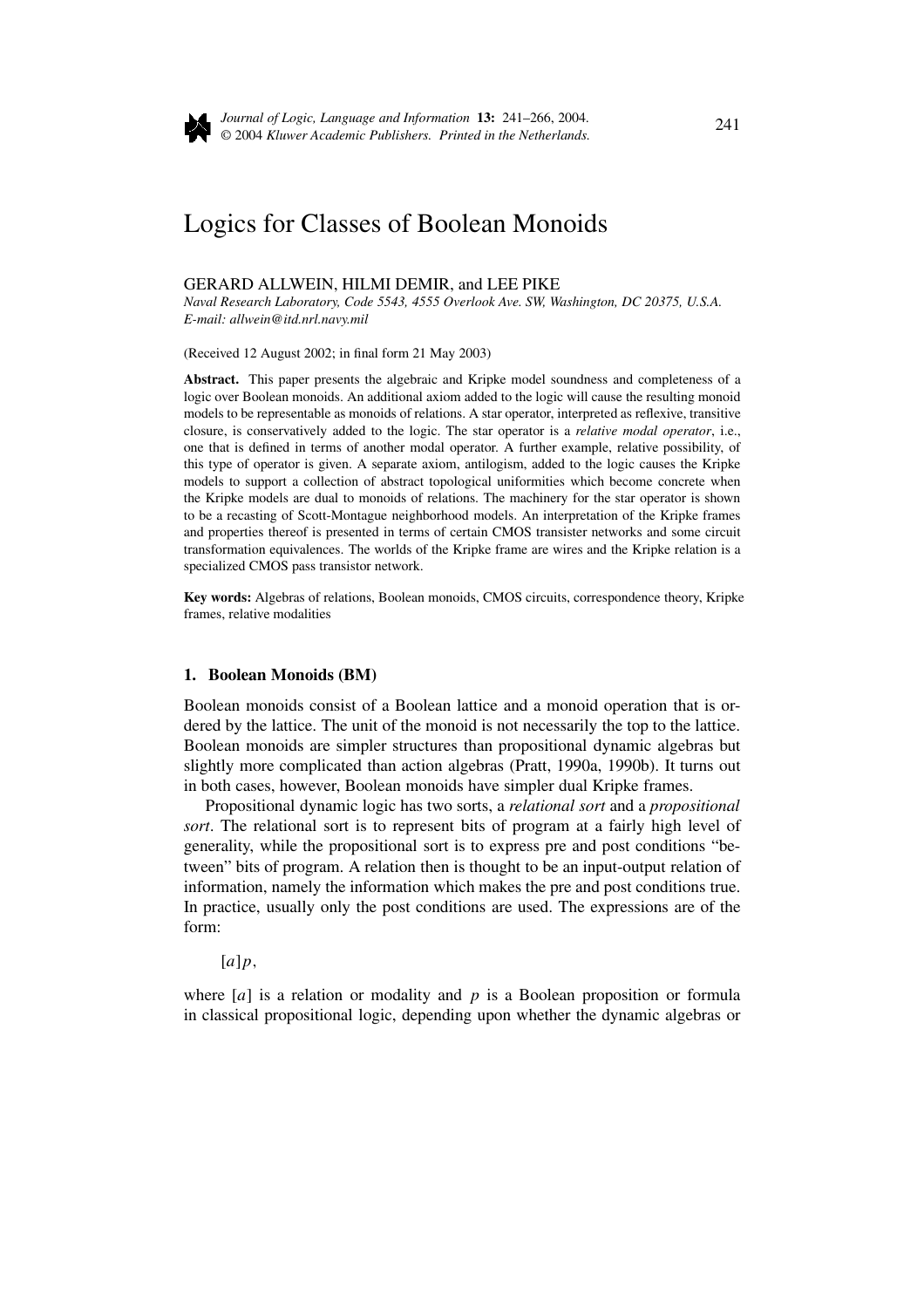dynamic logics are being used. The idea is that [*a*] represents a modal necessity operator. Of course there is a different modal necessity operator for every unique bit of program. The relational sort has other connectives: a join for choice, a composition, and a star, <sup>∗</sup>, for iterated composition.

One can get to our notion of Boolean monoid by identifying the two sorts. Initially, we leave out the iterated composition and then add it back in a controlled fashion noting some interesting features along the way.

Boolean monoids display a wide range of interesting semantic attributes. When the monoid operator,  $\circ$ , is residuated with left ( $\leftarrow$ ) and right ( $\rightarrow$ ) entailments, i.e.,

$$
a \circ b \le c \text{ iff } b \le a \to c \text{ iff } a \le c \leftarrow b,
$$

the monoids become classical relevance logic monoids lacking permutation,  $a \circ a$  $b \leq b \circ a$ , and contraction,  $a \leq a \circ a$ . These can be added conservatively. The classical negation can be weakened to form a DeMorgan negation, an order inverting period two connective (it lacks  $-a + a = T$  and  $-a \wedge a = \bot$  where  $\top$ and  $\perp$  are the top and bottom of the lattice, respectively).

A star, <sup>∗</sup>, operator may be added. This is interpreted as reflexive, transitive closure. It is related to, but weaker than, the star operator considered by Ng and Tarski (1977) and Ng (1984). However, in the presence of the left and right residuals for  $\circ$ , the star operator considered in this paper is equivalent. The star operator is actually an instance of a *relative modal operator*. A relative modal operator is one that requires another modal operator for its definition. This paper gives an example of a relative possibility operator defined relative to a backwards-looking possibility. The former is a weak operator but the latter is an operator that can be managed with Kripke style possible worlds. The star operator, being very weak in some respects, is given a Scott–Montague neighborhood style semantics.

The addition of the axiom  $(a \circ b) \land (a \circ -b) = \bot$  will cause the algebra to be representable as an algebra of relations. If a further Horn style axiom, antilogism,  $a \circ b \leq c$  implies  $-c \circ b \leq -a$ , is added, then the algebra of relations defines  $a^*$ as a topological uniformity on a set.

In addition to all of this, the Kripke style models for basic Boolean monoids admit an interpretation, or better, a realization, in terms of certain CMOS circuits. Propositions are made true or false by wires (worlds), and certain Kripke relation conditions yield circuit transformations such that the circuit before transformation and the circuit after transformation are logically equivalent.

DEFINITION 1.0.1. A *Boolean monoid*,  $\mathcal{B} = (B, +, \wedge, -, \top, \bot, \circ, 1)$  is a structure where

- $(B, +, \wedge, -, \top, \bot)$  is a Boolean algebra with a top,  $\top$ , and bottom,  $\bot$ ;
- $(B, \circ, 1)$  is a monoid;
- $a \circ (b + c) = (a \circ b) + (a \circ c)$  and  $(b + c) \circ a = (b \circ a) + (c \circ a)$ , hence the monoid operation is order preserving;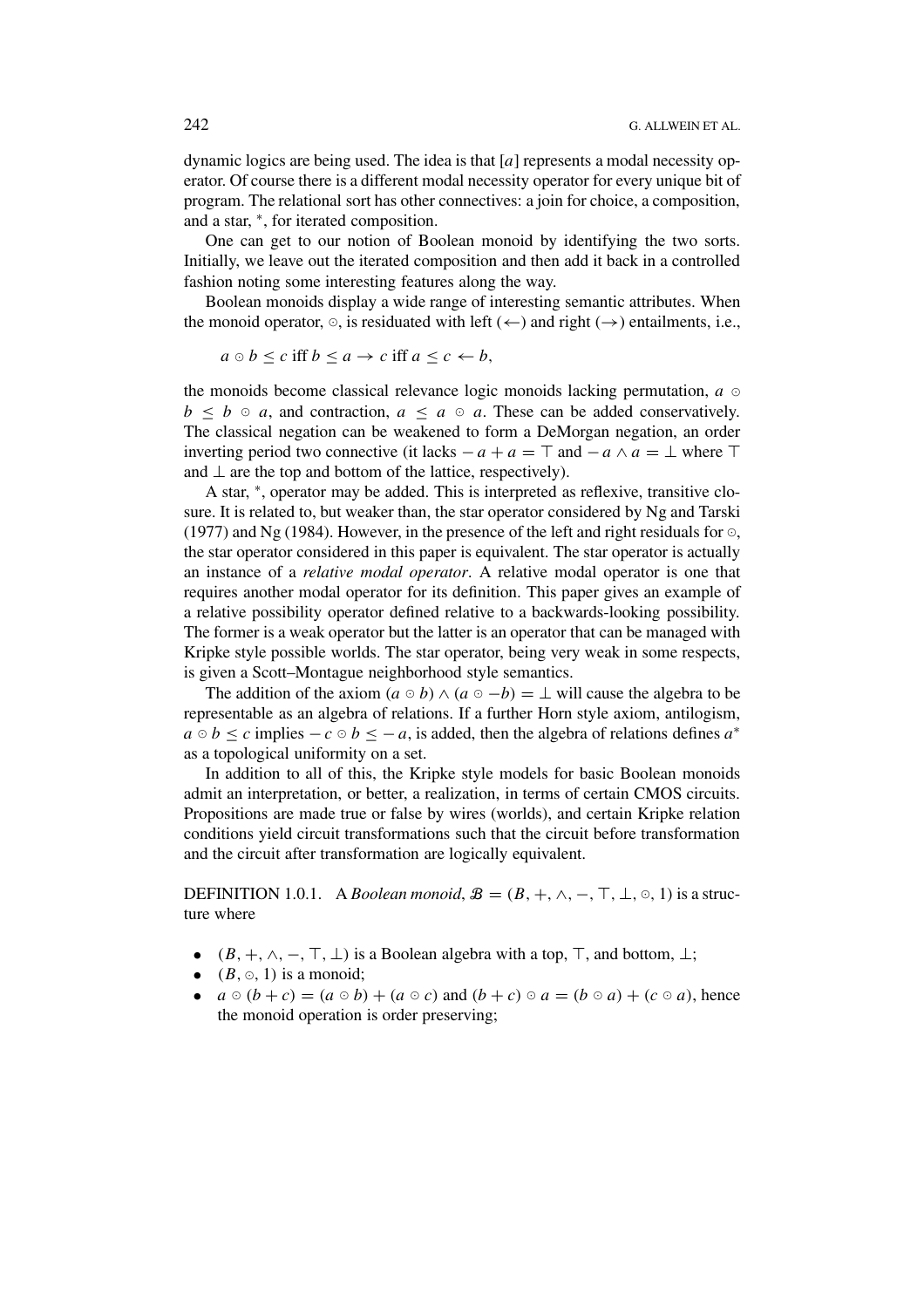LOGICS FOR CLASSES OF BOOLEAN MONOIDS 243

•  $a \circ \bot = \bot = \bot \circ a$ , i.e., the monoid operation is *normal*.

DEFINITION 1.0.2. A *starred Boolean monoid* (BM<sup>∗</sup>) is a Boolean monoid which satisfies the following axioms

- $1 + (a^* \circ a^*) + a \leq a^*$ ;
- $1 + (b \circ b) + a \leq b$  implies  $a^* \leq b$ .

LEMMA 1.0.3 (Residuation). *The operators* ∧ *and the defined operator* ⊃*, i.e., a* ⊃ *b* = − *a* + *b,* are residuated in any Boolean algebra, i.e.,  $a \wedge b \leq c$  iff  $b \leq a \supset c$ *.* 

## **2. Boolean Monoid Logic (BML)**

The core axioms have normal Boolean monoids as their algebraic models. These axioms may be extended with a new axiom (Group C below) which forces the resultant models to be representable as algebras of relations. Antilogism may be added to force an interpretation in terms of abstract uniformities, and, with the Group C axiom, concrete uniformities. Axioms may be added to make the logic a contractionless relevance logic without permutation (with a classical negation as opposed to relevance logic's usual DeMorgan negation). The  $\supset$  connective (below) is the usual classical entailment that associates to the left. The  $\neg$  connective binds the tightest,  $\circ$  binds less strongly than  $\neg$ . And  $\supset$ ,  $\wedge$ , and  $\vee$  bind least tightest of all. The Boolean connectives  $\vee$  and  $\wedge$  are derived in the usual way from  $\supset$  and  $\neg$ , the constant *T* is defined as  $C \supset C$  for some chosen well-formed formula *C*, and the constant *F* defined as  $\neg T$ . The constant *t* corresponds to the monoid identity and in general,  $t \neq T$ . Also,  $A \equiv B$  is short hand for  $A \supset B$  and  $B \supset A$  and is used in Axiom 7 of Group A. The Scheme **A** axioms and rule define BML, the **A** plus the **B** axioms and rules define BML<sup>∗</sup>.

## **Axiom Scheme: Group A**

1.  $A \supset (B \supset A)$ ; 2.  $(¬C ⊃ ¬B) ⊃ (¬C ⊇ B ⊇ C);$ 3.  $A \odot t \supset A$ ; 4.  $A \odot F \supset F$ ; 5.  $(A \vee B) \circledcirc C \supset ((A \circledcirc C) \vee (B \circledcirc C));$ 6. *(A* ⊃ *(B* ⊃ *C))* ⊃ *((A* ⊃ *B)* ⊃ *(A* ⊃ *C))*; 7.  $((A \odot B) \odot C) \equiv (A \odot (B \odot C));$ 8.  $t \odot A \supset A$ ; 9.  $F \odot A \supset F$ ; 10.  $A \odot (B \vee C) \supset ((A \odot B) \vee (A \odot C))$ .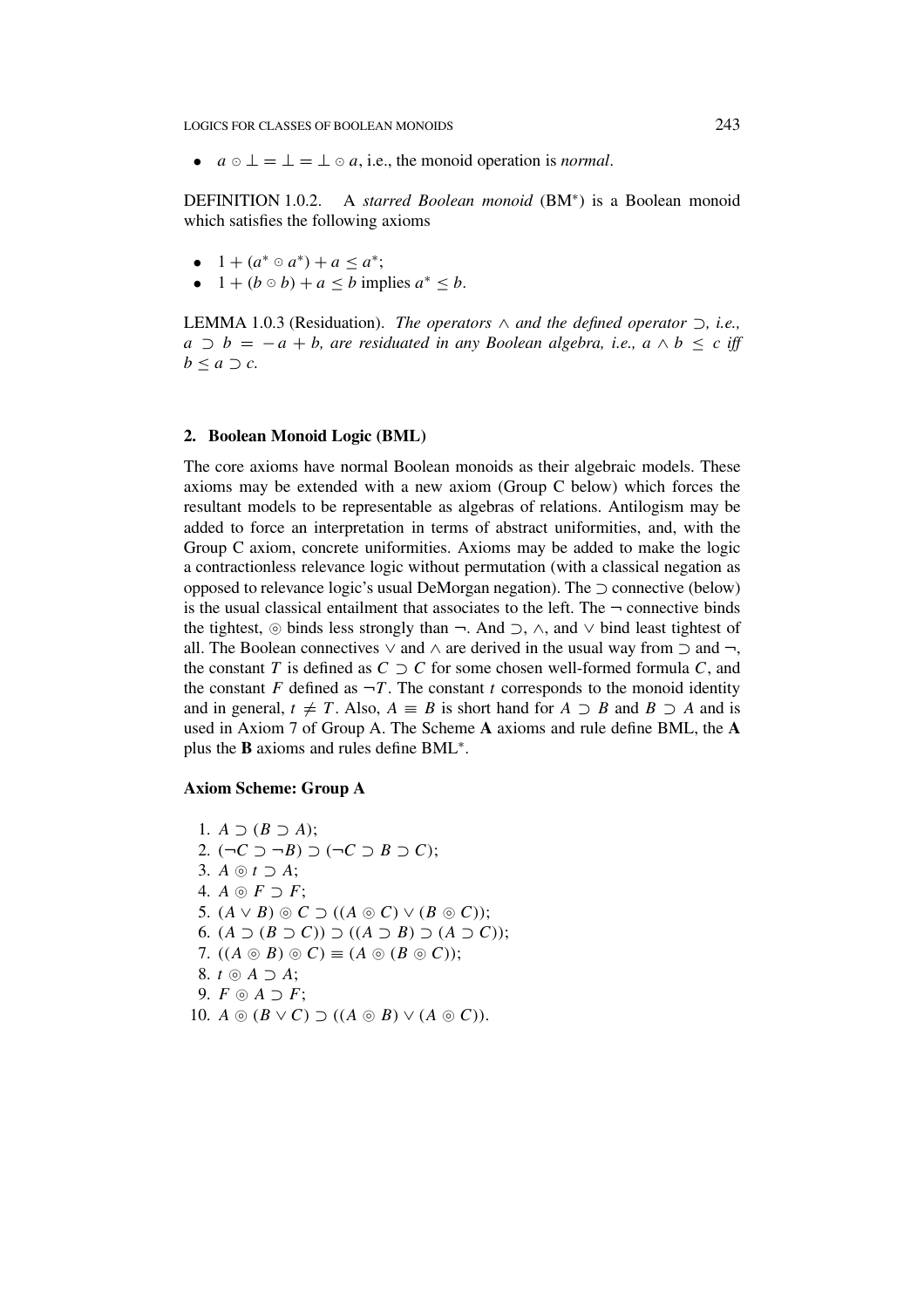# **Axiom Scheme: Group B**

1. 
$$
t \supset A^*
$$
;  
\n2.  $A^* \supset A^* \supset A^*$ ;  
\n3.  $A \supset A^*$ .

# **Axiom Scheme: Group C**

1.  $(A \odot B) \wedge (A \odot \neg B) \supset F$ .

#### **Deduction Rules: Group A**

*A A* ⊃ *B* Modus Ponens.

# **Deduction Rules: Group B**

$$
\frac{(t \vee (B \odot B) \vee A) \supset B}{A^* \supset B} * Introduction.
$$

# **Deduction Rules: Group D**

$$
\frac{A \circ B \supset C}{\neg C \circ B \supset \neg A}
$$
 Antilogism.

#### 2.1. ALGEBRAIC SOUNDNESS AND COMPLETENESS

Algebraic soundness is shown in the usual way. The axioms are proved to be "true" in the class of Boolean monoids which forms the base for the induction via the rules of inference to show that all theorems are "true." Truth here means truth as represented in the algebraic models. In this case, truth is represented by the algebraic element, T.

DEFINITION 2.1.1. Let  $\mathcal B$  be a Boolean monoid. An interpretation,  $[\![\cdots]\!]$ , is a mapping of the propositional variables of BML into  $\mathcal{B}$  such that  $||t|| = 1$ ,  $||T|| = \top$ , and  $||F|| = \bot$ . It can be extended in the obvious way to preserve the connectives, i.e.,

1.  $[[A \supset B]] =_{def} -[[A]] + [[B]];$ 2.  $[-A] =_{def} -[[A]]$ ; 3.  $[[A \circledcirc B]] =_{def} [[A]] \circ [[B]];$ 4.  $[[A^*]] =_{def} [[A]]^*$ .

A BML sentence *A* is true under an interpretation  $[\![\cdots]\!]$  iff  $\top \leq [\![A]\!]$ . A sentence  $A$  is valid in  $B$  iff it is true under all interpretations and it is BM-valid iff it is valid in all Boolean monoids B.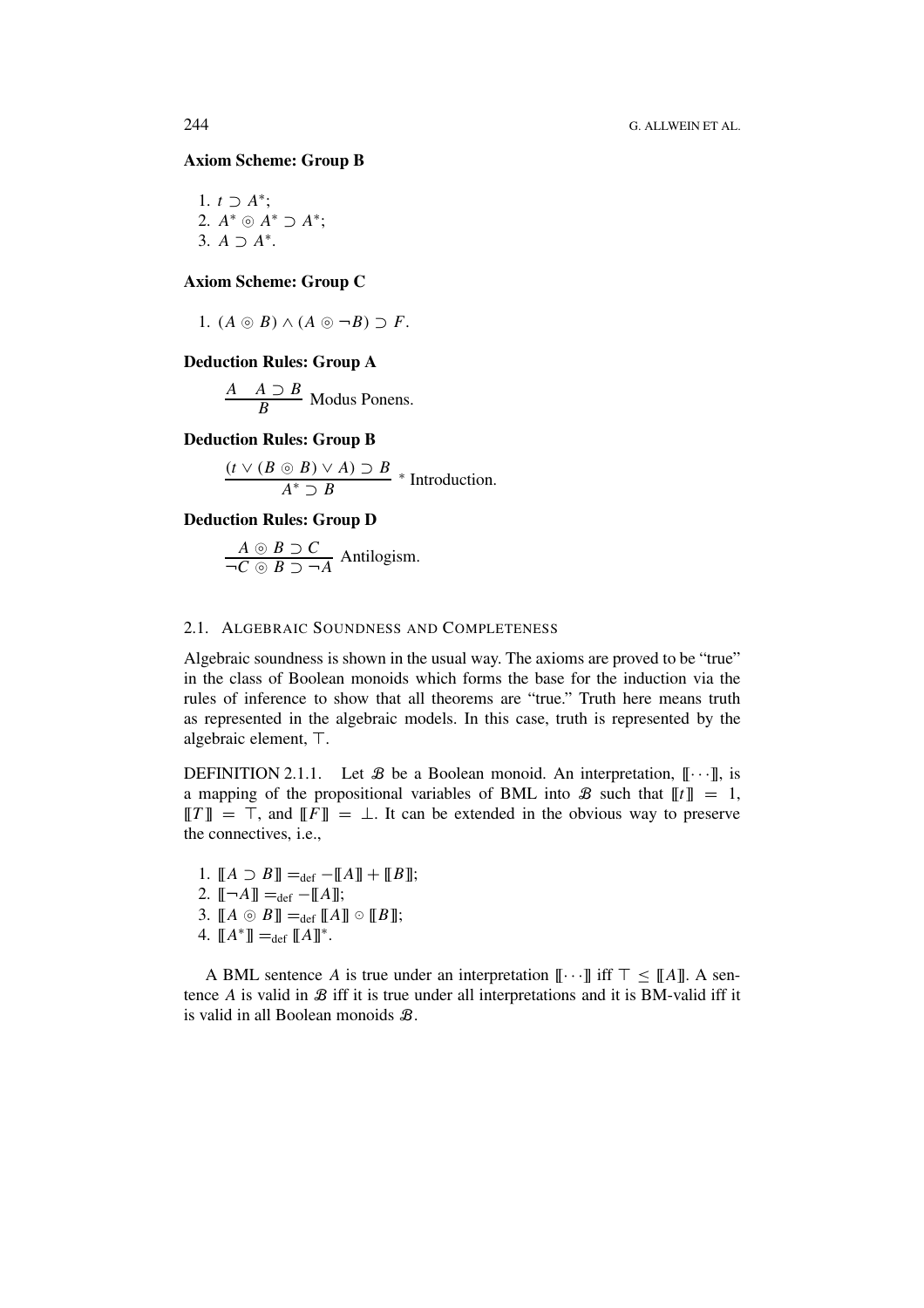Soundness of BML is demonstrated by showing that the axioms of BML are BMvalid and the rules of inference of BML preserve truth. A short proof outline follows:

*A*  $\supset$  *B* is true in the interpretation  $\llbracket \cdots \rrbracket$  iff  $\top \leq \llbracket A \supset B \rrbracket$  iff  $\top \leq \llbracket A \rrbracket \supset$ [[*B*]]. By the Residuation Lemma 1.0.3, this latter is true iff  $\top \wedge \llbracket A \rrbracket \leq \llbracket B \rrbracket$  iff  $||[A]|| \leq ||B||$ . Hence  $A \supset B$  is true in the interpretation  $|| \cdots ||$  iff  $||A|| \leq ||B||$ .

All axioms are true under an interpretation  $[\![\cdots]\!]$ . The following is an example proving Axiom 6 from Group A is true:

> $\mathbb{I} \left[ [B] \right] \supset [C] \leq [B] \supset [C]$  . . . . . . . . . . . . identity <sup>2</sup> [[*B*]] ∧ [[*B* ⊃ *C*]] ≤ [[*C*]] . . . . . . . . . . 1, ≤ transitivity <sup>3</sup> −[[*A*]] + *(*[[*B*]] ∧ [[*B* ⊃ *C*]]*)* ≤ −[[*A*]] + [[*C*]] . . . . . . . . 2, monotonicity of + <sup>4</sup> *(*−[[*A*]] + [[*B*]]*)* ∧ *(*−[[*A*]] + [[*B* ⊃ *C*]]*)* ≤ −[[*A*]] + [[*C*]] . . . . . . . . . . . . distribution <sup>5</sup> *(*[[*A*]] ⊃ [[*B*]]*)* ∧ *(*[[*A*]] ⊃ [[*B* ⊃ *C*]]*)* ≤  $[[A]] \supset [[C]]$  . . . . . . . . . . . . . . def. of  $\supset$  $\mathcal{L}$   $\left[\left[\left(A \supset (B \supset C)\right)\right] \leq \left[\left[\left(A \supset B\right) \supset (A \supset C)\right)\right]$  . . 5, residuation.

The demonstration that each of the rules of inference preserves truth is also routine. The <sup>\*</sup> Introduction rule is an example. Assume  $1 + [[B]] \circ [[B]] + [[A]] \le [[B]],$  then in any BM<sup>∗</sup>,  $\llbracket A \rrbracket^*$  <  $\llbracket B \rrbracket$  automatically follows.

Thus if a formula is provable in BML (BML<sup>∗</sup>), it is BM (BM<sup>∗</sup>)-valid; this is stated formally as:

THEOREM 2.1.2. *BML (BML*<sup>∗</sup>*) Logic is sound with respect to Boolean monoids (starred Boolean monoids).*

The following lemma allows the transfer of provability of a sentence *A* in the logic to the condition  $\top \leq \llbracket A \rrbracket$  for an arbitrary interpretation in a Boolean monoid:

LEMMA 2.1.3.  $\vdash A \text{ iff } \vdash T \supset A$ .

*Proof.* Assume  $\vdash A$ . From the axioms,  $\vdash A \supset (T \supset A)$ . From the assumption  *<i>A*, and modus ponens, *. For the other half, assume*  $\nvdash T ⊇ *A*$ *, then*  $\nvdash T$ is provable (i.e.,  $C$  ⊃  $C$  for some wff  $C$ ), and so  $\vdash$  A follows.  $\square$ 

From Birkhoff (1967), a *variety of algebras* is any class of algebras which is closed under homomorphic images, subalgebras and products. Varieties always have free algebras and these free algebras reside in the very same varietal class. The free algebra can be formed by the usual Lindenbaum–Tarski construction on the logic for which the class provides the algebraic models. That is, the set of well-formed formulas is "divided" by bi-implication yielding a carrier set of equivalence classes, and operations on those classes are defined via the equivalence class representatives.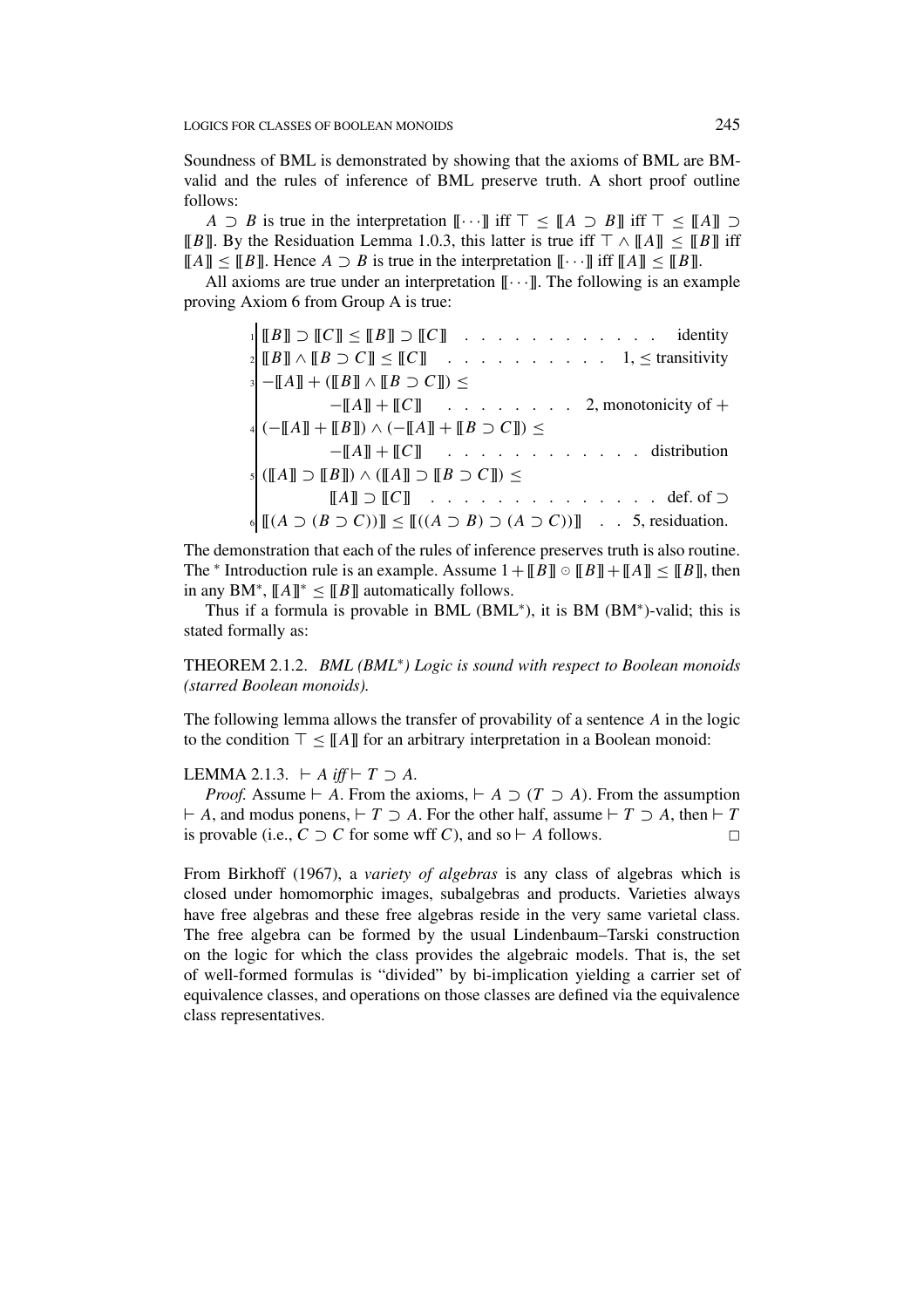A *quasi-variety of algebras* (see Graetzer, 1979) is any class of algebras which is closed under isomorphic images, subalgebras, products, and ultraproducts. And the same theorem applies, namely that quasi-varieties have free algebras in the same class. From Birkhoff, any class of algebras closed under subalgebras and products has free algebras isomorphic to the algebra produced by the usual free algebra construction. Dunn (2001) points out that (in connection to this construction used in the proof of Birkhoff's theorem on the existence of free algebras) the resulting free algebra need not be in the original class of algebras, but it is isomorphic to one that is. Since quasi-varieties are closed under isomorphisms, the construction actually does yield a free algebra in the original class.

Quasi-varieties satisfy the usual algebraic identity types of axioms and also universal Horn style axioms, i.e., implicational axioms which are considered as universally closed. Boolean monoids with a  $*$  operator form a quasi-variety, and the free algebra is formed using the same Lindenbaum–Tarski construction familiar from logics which have algebraic varieties as their models.

# THEOREM 2.1.4. *BML (BML*<sup>∗</sup>*) is complete with respect to Boolean monoids (starred Boolean monoids).*

*Proof.* The construction of the Lindenbaum–Tarski algebra (LTA) for BML (BML<sup>∗</sup>) is as follows: for formulas *A* and *B*, say *A is equivalent to B* and write  $A \equiv B$  iff both  $\vdash A \supset B$  and also  $\vdash B \supset A$ . The relation  $\equiv$  is an equivalence relation and let [*A*] refer to the equivalence class of *A* under  $\equiv$ . Define [*A*] < [*B*] iff  $\vdash A \supset B$ . Define  $[A] \supset [B] = [A \supset B]$ ;  $[\neg A] = -[A]$ ;  $[A] \circ [B] = [A \circ B]$ ; and if BML<sup>\*</sup>,  $[A]^* = [A^*]$ . One can show that  $[A] \leq [B]$  iff  $[A] + [B] = [B]$ and it is well known that the LTA forms a Boolean lattice with top element  $\top$  and bottom element ⊥. That it forms a monoid is clear from the axioms. It needs to be shown that the LTA for BML<sup>\*</sup> is a starred Boolean monoid.<br><sup>\*</sup> is a well-defined operation on the set of equivalence classes; i.e., if  $A \equiv B$ ,

then  $A^* \equiv B^*$ . This follows directly from the deduction rule  $*$  Introduction. Assume  $\vdash A \supset B$ , then  $\vdash B \supset B^*$ , hence  $\vdash A \supset B^*$  is derivable. From  $\vdash t \supset B^*$ and  $\vdash (B^* \odot B^*) \supset B^*, \vdash (t \vee (B^* \odot B^*) \vee A) \supset B^*$  is derivable. Using <br>\* Introduction immediately yields  $\vdash A^* \supset B^*$ . Since the proof is symmetric in A and  $B, \vdash B^* \supset A^*$  is derivable also. Hence  $A^* \equiv B^*$ .

It must be verified that the set of equivalence classes of BML satisfies the definition of an BM. This is routine. Just as easily, the equivalence classes of BML<sup>∗</sup> must satisfy the conditions of a starred Boolean monoid. The axiom holds in virtue of the definition of the LTA. The story is similar for the rule, i.e., assume  $1 + ([B] ∘ [B]) + [A] ≤ [B]$  then  $\vdash$  ( $t ∨ (B ⊗ B) ∨ A$ ) ⊃ *B*. Using \* Introduction,  $A^* \supset B$  and hence  $[A]^* \leq [B]$ .

Consequently, [*...*] is an interpretation. Completeness follows via a contraposition argument: assume  $\nvdash A$ , then by the definition of  $\leq$  in the LTA,  $\top \leq [A]$ . Therefore, for all BM (BM<sup>\*</sup>) and for all interpretations,  $[\![...]\!]$ ,  $\top \leq [\![A]\!]$  implies  $\vdash A$ .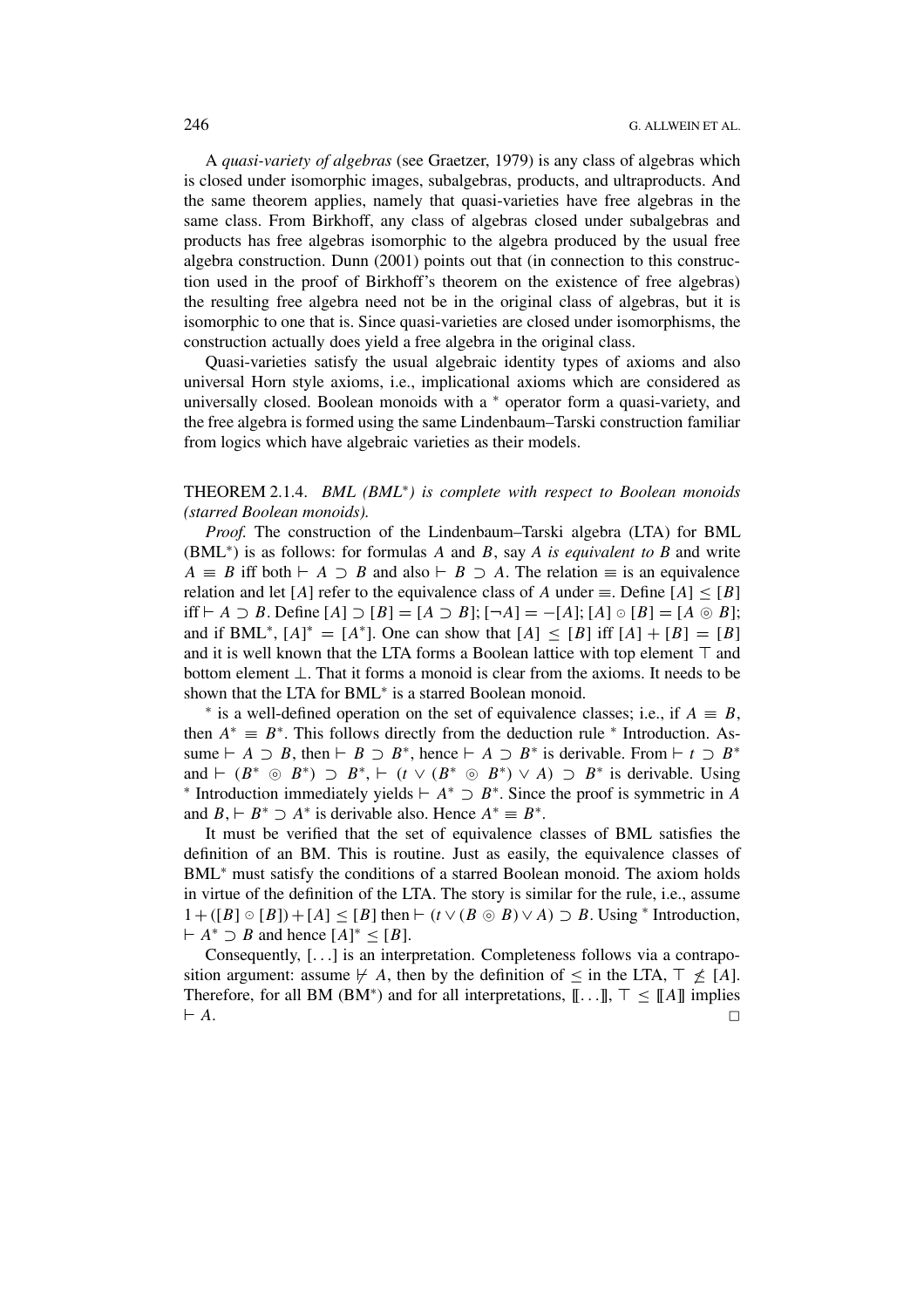#### 2.2. BOOLEAN MONOID FRAMES

The Kripke frames for Boolean monoids are exactly what one would expect given frames for Boolean algebras and frames for relevance logics. That is, they are collections of points which are maximal filters when the frames arise from a Boolean monoid. And there is a single three place relation which is used in evaluating the monoid operation. Also, there is a set of "zero worlds" (the terminology is from relevance logic) used in evaluating the unit of the monoid.

At the risk of creating confusion with notation, this paper will assume that a BM frame will be denoted as  $\mathcal{X} = (X, \mathcal{X}, \mathbb{X})$  where  $\mathcal{X} \subset X \times X \times X$  is the three place relation on worlds and  $X \subseteq X$  is the collection of zero worlds. The symbol  $X$  is overloaded but since the three place relation is so central to the frame, the reader is asked to overlook this and accept the simplicity it gives to the notation. Context will distinguish the two uses of " $X$ ." For  $X$  and  $X$ , this same letter in the two different fonts means different things, but both are related to the same structure.

DEFINITION 2.2.1. A *Boolean monoid frame*,  $\mathcal{X} = (X, \mathcal{X}, \mathbb{X})$ , is a structure where *X* is a set of points,  $X \subseteq X \times X \times X$ , and  $X \subseteq X$  and  $X \neq \emptyset$ . The following axioms apply:

•  $\chi^2 u v v z$  iff  $\chi^2 u (v y) z$ ; where

 $\chi^2 u v y z$  iff  $\exists x (\chi u v x$  and  $\chi x y z$ ),

 $\chi^2 u(vy)z$  iff  $\exists w(\chi u wz$  and  $\chi v yw)$ .

- There is some  $z \in \mathbb{X}$  such that  $\mathcal{X} x z x$  and  $\mathcal{X} z x x$ .
- For all  $y \in \mathbb{X}$ ,  $(\mathcal{X}xyz)$  or  $\mathcal{X}yxz$ ) implies  $x = z$ .

There are, of course, implicit universal quantifications given to the free variables in the above conditions.

# 2.3. SOUNDNESS

A Boolean monoid of sets can be derived from a BM frame by taking the powerset of the set of worlds to be the carrier set. The operators will be defined below. A BM model is a BM frame together with a valuation [[*...*]] which assigns a set of worlds to each propositional variable; [[*...*]] is then extended to assign a set of worlds to each formula. Thus models for both the algebraic semantics and Kripke semantics of BML rely on a valuation of the atomic propositions. For a Boolean monoid of sets, the valuation chooses elements of the carrier set. For a BM model, the valuation chooses a collection of worlds where a proposition is to be *true*. After that, both kinds of valuations are extended via induction on the language structure to cover all the expressions in the language. Hence, the initial valuations for both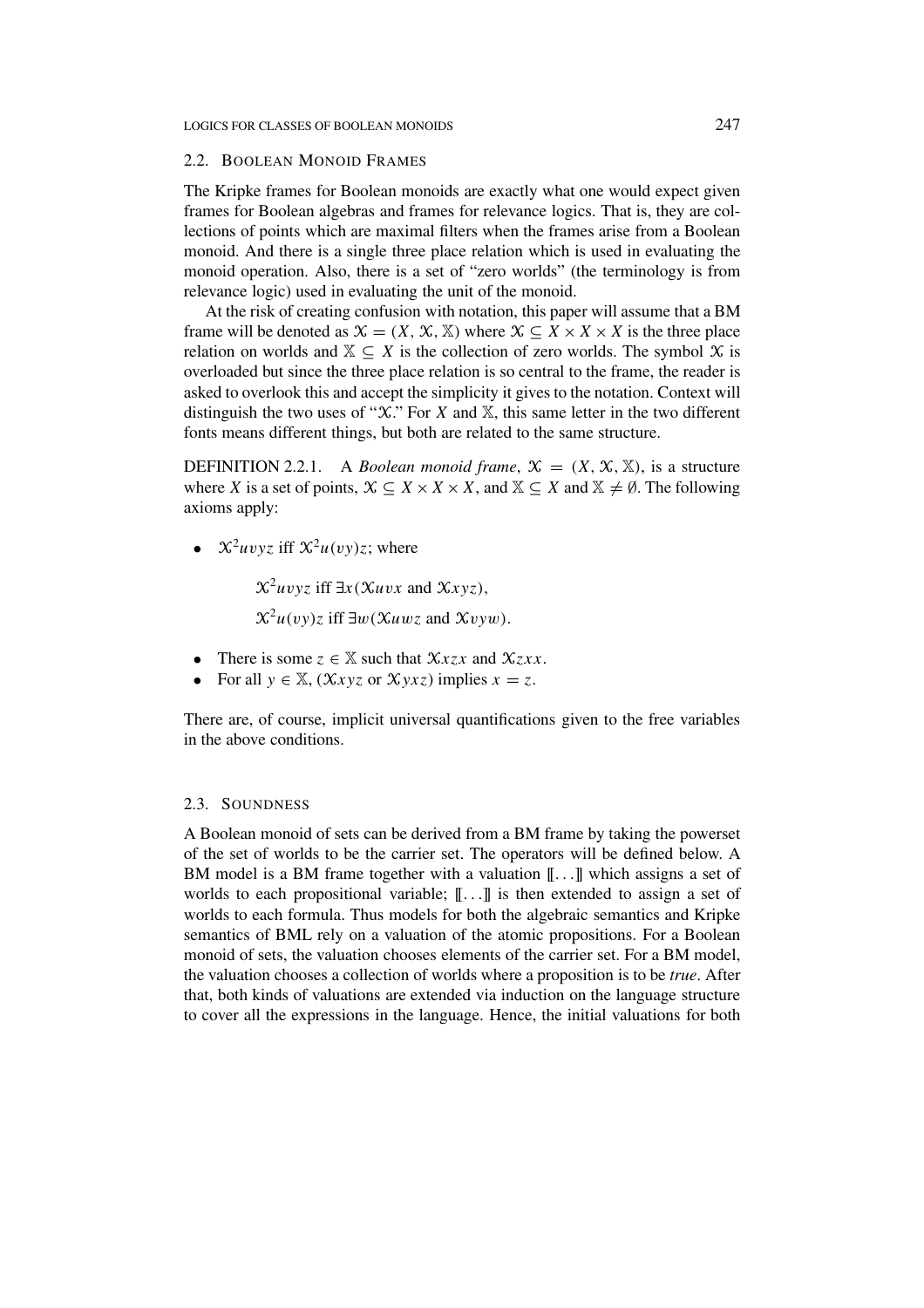|  | Table I. Derivation of the Kripke semantics. |  |  |  |
|--|----------------------------------------------|--|--|--|
|--|----------------------------------------------|--|--|--|

| $x \models A$        | iff | $x \in \llbracket A \rrbracket$ for A a propositional variable        |     |                                                                             |
|----------------------|-----|-----------------------------------------------------------------------|-----|-----------------------------------------------------------------------------|
| iff<br>$x \models T$ |     | $x \in \llbracket T \rrbracket$                                       | iff | $x \in X$                                                                   |
| $x \models t$        |     | iff $x \in \llbracket t \rrbracket$                                   |     | iff $x \in \mathbb{X}$                                                      |
|                      |     | $x \models \neg A$ iff $x \in [\neg A]$ iff $x \notin [\![A]\!]$      |     |                                                                             |
|                      |     |                                                                       |     | iff $x \not\models A$                                                       |
|                      |     | $x \models A \supset B$ iff $x \in \llbracket A \supset B \rrbracket$ |     | iff $x \in -[[A]] \cup [[B]]$                                               |
|                      |     |                                                                       |     | iff $x \not\models A$ or $x \models B$                                      |
|                      |     | $x \models A \odot B$ iff $x \in \llbracket A \odot B \rrbracket$     |     | iff $x \in \llbracket A \rrbracket \odot \llbracket B \rrbracket$           |
|                      |     |                                                                       |     | iff $\exists y, z(Ryzx \text{ and}$                                         |
|                      |     |                                                                       |     | $y \in \llbracket A \rrbracket$ and $z \in \llbracket B \rrbracket$ )       |
|                      |     |                                                                       | iff | $\exists y, z(Ryzx$ and                                                     |
|                      |     |                                                                       |     | $y \models \llbracket A \rrbracket$ and $z \models \llbracket B \rrbracket$ |

kinds of models are essentially the same as long as an algebraic structure is chosen that derives from the BM frame by the framework just described. The algebraic set theoretic model can then be "unwound" into a BM model.

Let  $[\![...]\!]$  be a valuation of BML on all the propositional variables. The double turnstile  $\models$  for the BM evaluation will mean the set theoretic "element of." Hence  $x \models A$  is defined as  $x \in [[A]]$  where  $[[\dots]]$  is the interpretation resulting from the usual extension of the valuation of the propositional variables to the connectives. Table I then gives the BM evaluation scheme taken from an interpretation defined on the Boolean monoid of sets that the BM frame provides.

Notice that the following chain of iffs is valid:  $\vdash A$  iff  $\vdash T \supset A$  iff  $\llbracket T \rrbracket \subseteq \llbracket A \rrbracket$ iff for all  $x \in X$ ,  $x \models T$ . As a consequence, the following remark can be made:

*Remark 2.3.1.* All that needs to be shown for soundness with respect to a Kripke semantics, once it is known that BML is sound with respect Boolean monoids, is that every BM frame yields a Boolean monoid of sets and that the BM interpretation conditions arise directly from the definitions yielding this Boolean monoid of sets.

THEOREM 2.3.2. *Let*  $\mathcal{X} = (X, \mathcal{X}, \mathbb{X})$  *be a Boolean monoid frame. Let*  $\mathcal{X}^{\circ} =$  $(X^{\circ}, \cup, \cap, -, X, \emptyset, \hat{\circ}, \mathbb{X})$  *where*  $X^{\circ}$  *is the powerset of*  $X$ *,*  $(\cup, \cap, -)$  *are union, intersection, and relative difference over X*◦*, X and* ∅ *are the respective top and bottom of the powerset lattice of sets,*  $\hat{\circ}$  *is defined as* 

 $C \hat{\circ} D = \{z \mid \exists x, y(x \in C \text{ and } y \in D \text{ and } \mathcal{X}xyz)\},$ 

dand **X** is the unit of the monoid operation, ∂. Then  $\mathcal{X}^\circ$  so defined is a Boolean *monoid.*

*Proof.* This follows from Stone (1936) and Jónsson and Tarski (1951–1952). See also Sahlqvist (1975), van Benthem (1984), Blackburn et al. (2001).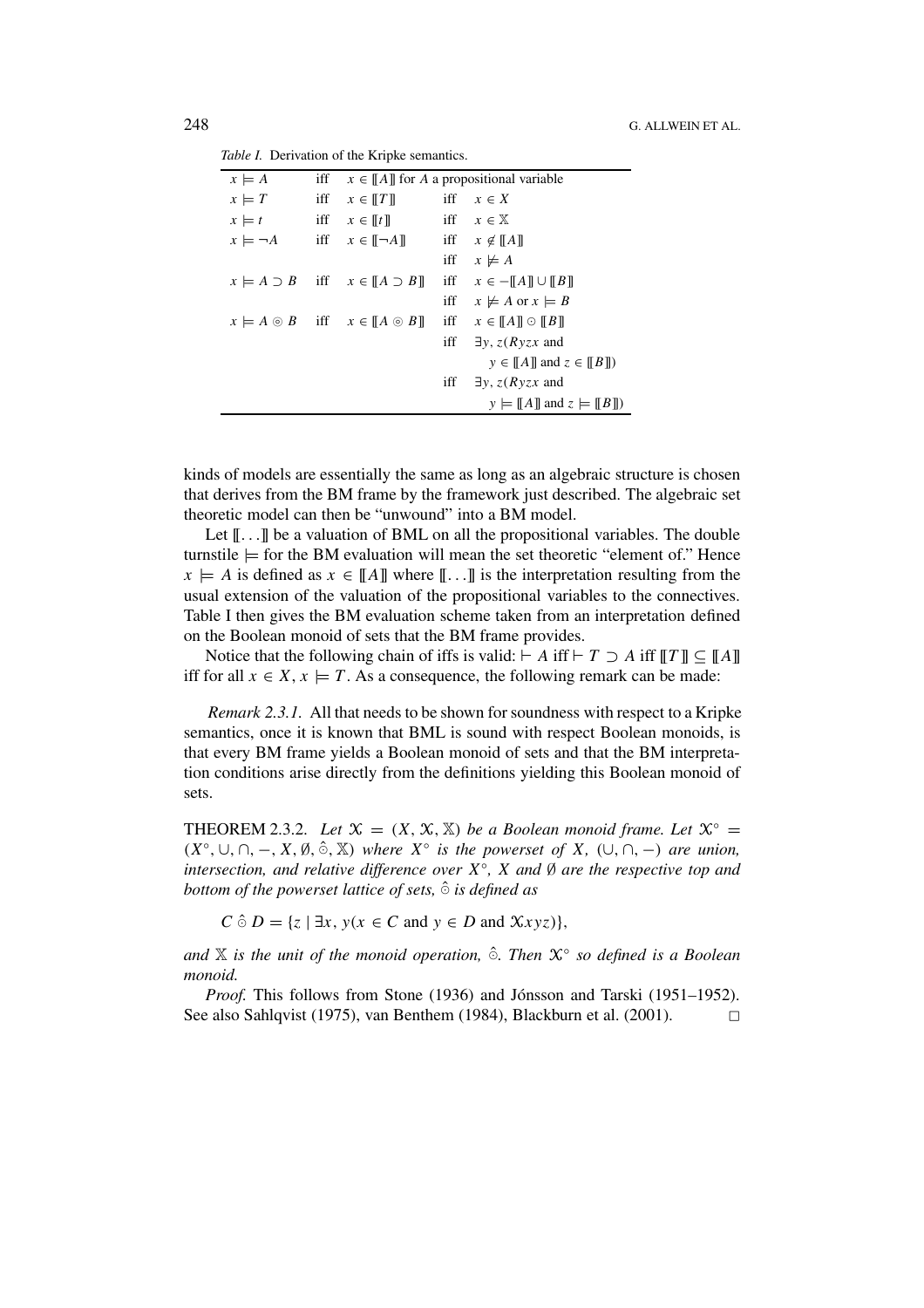## 2.4. COMPLETENESS

Completeness follows via a contraposition argument using the LTA provided by BML and the fact that a representation theorem can be shown. The representation map, *β*, takes a Boolean monoid into a Boolean monoid of sets via a BM frame that is generated directly from the LTA. This representation map is shown to be a 1-1 homomorphism. Then one argues as follows: suppose that  $\nvdash C$ , then  $\top \nleq [C]$ where [*...*] denotes the equivalence class of *C* in the LTA. Since the representation map,  $\beta$ , is 1-1 and a homomorphism, then  $\beta \top \nsubseteq \beta[C]$ . By construction, the map  $\beta \circ [\dots]$  is itself a valuation and hence by the valuation conditions for BM models, there is some world *x* such that  $x \not\models C$ . Contraposing the argument yields

(for all  $x \in X$ ,  $x \models C$ ) implies  $\vdash C$ .

The work in this section shows that from any Boolean monoid, a *canonical* BM frame can be constructed. In the process, a 1-1 representation homomorphism is constructed into the Boolean monoid of sets derived from the canonical frame. The following theorem is a recap of similar theorems in Jónsson and Tarski (1951– 1952) and Dunn (2001).

DEFINITION 2.4.1. Let **B** be a Boolean monoid. The *canonical frame* is  $B_0 =$  $(Y, \mathcal{Y}, \mathcal{Y})$  where *Y* is the collection of all proper, maximal filters,  $\mathcal{Y}$  is defined with

*yxyz* iff  $[(a \in x \text{ and } b \in y) \text{ implies } a \circ b \in z]$ ,

and  $Y$  is defined with

 $z \in \mathbb{Y}$  iff  $1 \in z$ .

THEOREM 2.4.2. *Let* B *be a Boolean monoid, the canonical frame* B◦ *is a Boolean monoid frame.*

*Proof.* This follows from Sahlqvist (1975) and van Benthem (1984). See also Blackburn et al. (2001).

The following theorem (or at least one close to the following) can also be found in Jónsson and Tarski (1951–1952), Dunn (1990), and Routley and Meyer (1973).

**THEOREM** 2.4.3. *The function*  $\beta : B \longrightarrow (B_{\circ})^{\circ}$  *defined by* 

 $βa = {x | a ∈ x and x is a maximal filter}$ 

*is a 1-1, homomorphism.*

# **3. An Algebra of Relations**

Consider the Stone representation theorem for Boolean lattices. Every point in the dual space is a maximal filter. In frames for many substructural logics, there is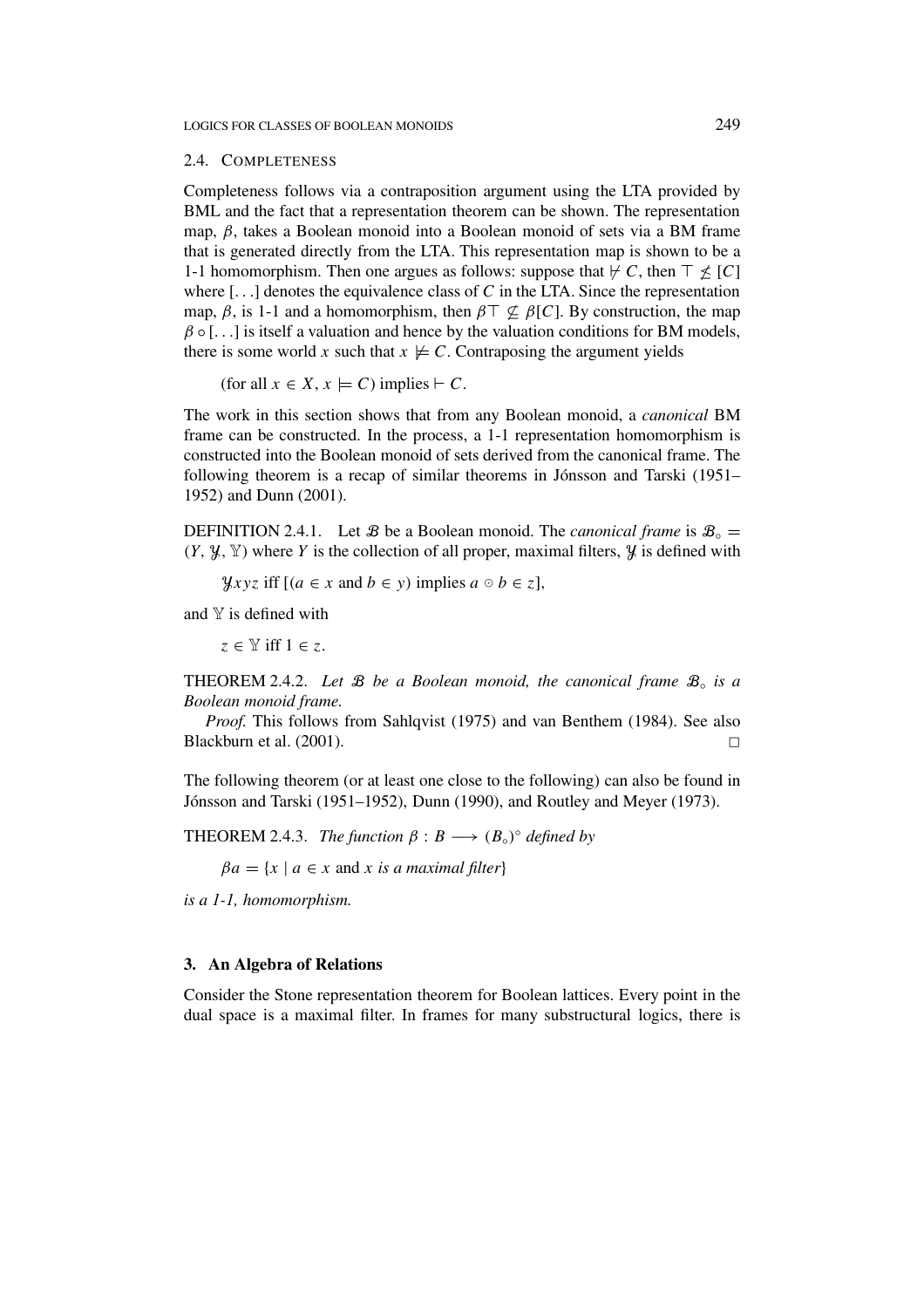a partial or quasi-order relation,  $\leq$ , on points of the frame. For Boolean monoid frames,  $\leq$  is the identity relation. This allows for a very close connection between frames and certain binary relations.

In sympathy with the connection between frames and these binary relations, it is possible to construct a relationship between the algebra of sets and an *algebra of relations*. One hesitates to call it a *relation algebra* since it lacks the converse operation.

Assume  $\mathcal{X} = (X, \mathcal{X}, \mathbb{X})$  is a Boolean monoid frame. The algebra of relations will be constructed via the definition:

$$
\langle A \rangle = \{ \langle x, z \rangle \mid \exists y \in A \text{ and } \mathcal{X}xyz \}.
$$

This definition begs the question: is it possible to construct a Boolean monoid frame of pairs, and then show that the algebra of relations can be extracted directly from that? To see the issue more clearly, consider the following commutative diagram and recall that commutative diagrams express equalities. Let

$$
\mathcal{X} = (X, \mathcal{X}, \mathbb{X}),
$$
  
\n
$$
\langle \mathcal{X} \rangle = (X, \langle \mathcal{X} \rangle),
$$
  
\n
$$
\mathcal{X}^{\circ} = (X^{\circ}, \cup, \cap, -, X, \emptyset, \hat{\circ}, \mathbb{X}),
$$
  
\n
$$
\langle \mathcal{X} \rangle^{\circ} = (\langle X^{\circ} \rangle, \cup, \cap, -, \langle X \rangle, \langle \emptyset \rangle, \langle \circ \rangle, \langle \mathbb{X} \rangle).
$$

 $(X, \langle X \rangle)$  is meant to be a binary relation  $\langle X \rangle$  over the ambient set *X*. Then the following object diagram should commute



Diagram 1.

To prevent clutter, the  $\langle \ldots \rangle$  and the  $\circ$  arrows are parameterized with the category of their input. That is, the  $\langle \ldots \rangle$  operating on algebras is certainly different from the *...* operating on frames. Likewise, the ◦ operating on frames is different from the ◦ operating on a mere binary relation. This section will show how to fill in all these arrows. In fact, it turns out that in order to fill in the bottom horizontal arrow, the top arrow will need to be invertible. Also, the diagram will not commute as is. The right hand arrow will need to include a closure condition.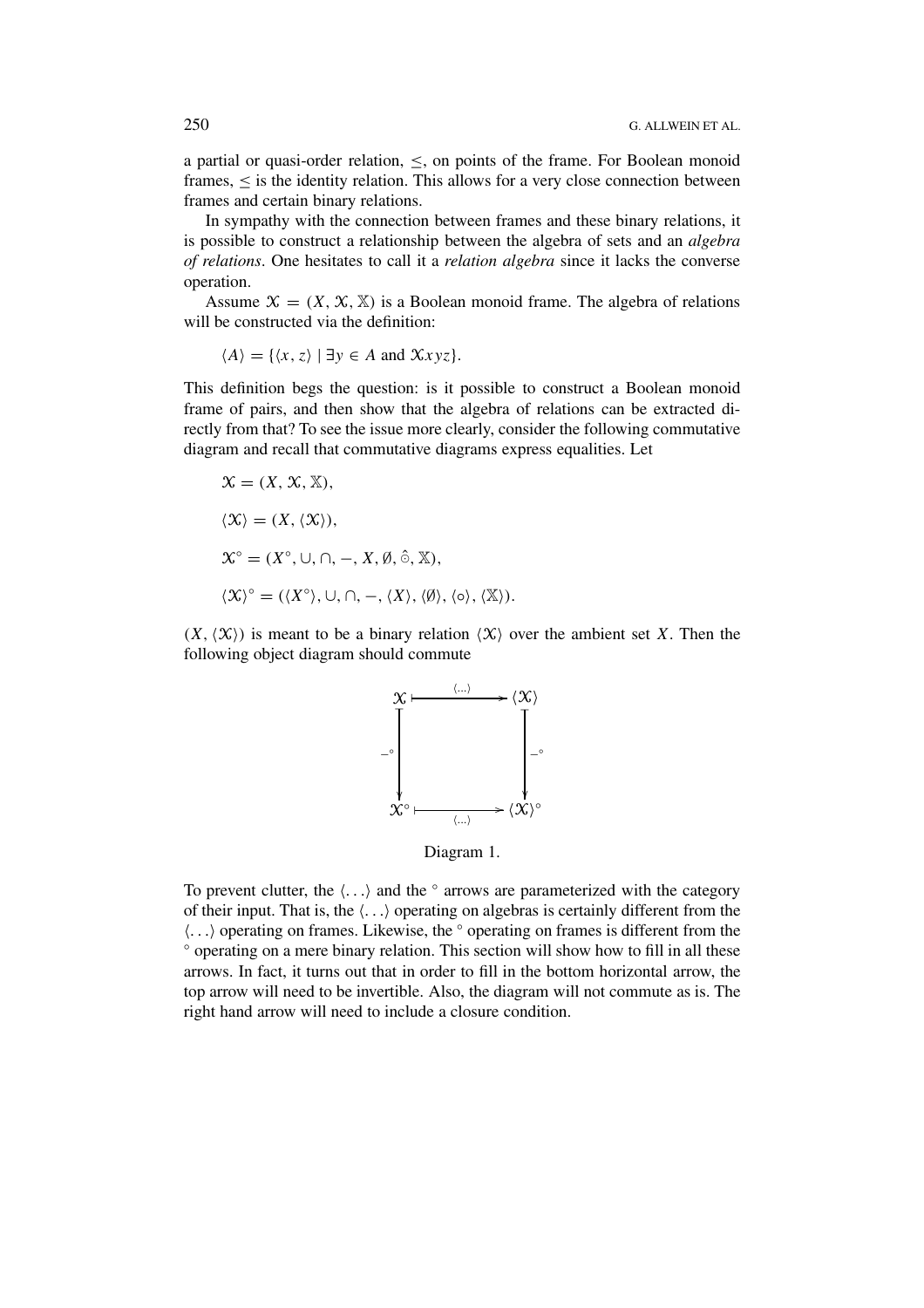# 3.1. BINARY FRAMES

DEFINITION 3.1.1. A *binary, Boolean monoid frame*, or just *binary frame* is a reflexive, transitive relation.

Of course, now a theorem must be proven to show that  $\langle \ldots \rangle$  operating on a Boolean monoid frame really does yield a reflexive, transitive relation.

THEOREM 3.1.2. *Let*  $X = (X, X, X)$  *be a Boolean monoid frame, then let*  $\langle \ldots \rangle$ *be defined by*

 $\langle \mathcal{X} \rangle = (X, \{ \langle x, z \rangle \mid \exists y(\mathcal{X}xyz) \}).$ 

*Then*  $\langle X \rangle$  *is a reflexive, transitive relation.* 

*Proof.* All pairs  $\langle x, x \rangle \in \langle X \rangle$  since for every  $x \in X$ , there is some  $z \in \mathbb{X}$  such that  $\mathcal{X}xzx$ . So  $\langle \mathcal{X} \rangle$  is reflexive. Assume  $\langle u, x \rangle$ ,  $\langle x, z \rangle \in \langle \mathcal{X} \rangle$ , then there is some *v*, *y* such that  $\chi$ *uvx* and  $\chi$ *xyz*, therefore  $\chi$ <sup>2</sup>*uvyz* holds. From associativity on the Boolean monoid frame,  $\mathcal{X}^2u(vy)z$  holds, so there is some *w* such that  $\mathcal{X}uwz$ and  $\mathcal{X}vvw$ . By definition  $\langle u, z \rangle \in \langle \mathcal{X} \rangle$  and  $\langle \mathcal{X} \rangle$  is transitive.

An arrow in the other direction,  $\langle \ldots \rangle$  can be defined using the following definition:

DEFINITION 3.1.3. Let  $\mathcal{M} = (M, \mathcal{M})$  be a reflexive, transitive relation and hence  $M \subseteq M \times M$ . Define  $\langle M \rangle = (X, \mathcal{X}, \mathbb{X})$  where

 $X = M$  and  $X = \{(a, a) | (a, a) \in M\}.$ 

And define  $X$  with

 $\chi$ *xyz* iff  $xy = z$ 

where the elided operation between  $x$  and  $y$  is a partial operation defined by

 $xy = z$  iff  $x = \langle a, b \rangle$  and  $y = \langle b, c \rangle$  and  $z = \langle a, c \rangle$ .

THEOREM 3.1.4. Let  $\langle M \rangle = (X, \mathcal{X}, \mathbb{X})$  be defined as above, then  $\langle M \rangle$  is a *Boolean monoid frame.*

*Proof.*  $\mathcal{X}^2 u v y z$  iff  $\mathcal{X}^2 u (v y) z$ : Assume  $\mathcal{X}^2 u v y z$ , then there exists some *x* such that  $\chi_{\mu\nu x}$  and  $\chi_{\chi yz}$ . Since elements in the relation are pairs, and using the definition of  $X$ , let

$$
u = \langle a, b \rangle,
$$
  
\n
$$
v = \langle b, c \rangle,
$$
  
\n
$$
y = \langle c, d \rangle,
$$
  
\n
$$
z = \langle a, d \rangle.
$$

Since M is transitive, there is a *w* such that

$$
w = \langle b, d \rangle = \langle b, c \rangle \langle c, d \rangle = vy, \quad z = \langle a, d \rangle = \langle a, b \rangle \langle b, d \rangle = uw.
$$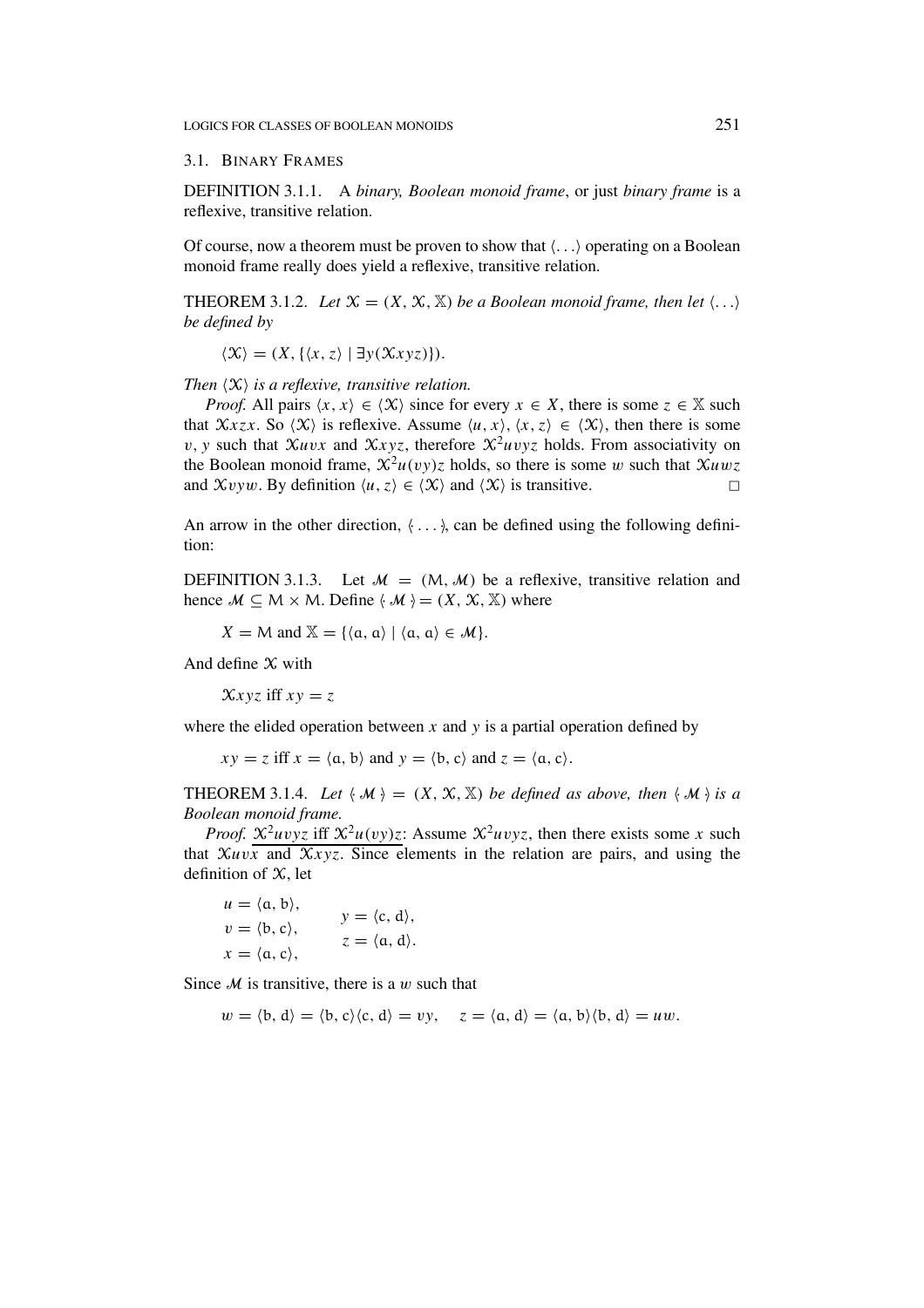Therefore, there exists some *w* such that  $\mathcal{X}uwz$  and  $\mathcal{X}vyw$ , i.e.,  $\mathcal{X}^2u(vy)z$ . The other direction is similar.

There is some  $z \in \mathbb{X}$  such that  $\mathcal{X}z x x$  and  $\mathcal{X}z x x$ : Let  $x = \langle a, b \rangle$ , then, since M is reflexive, choose  $z = \langle b, b \rangle$ . By definition,  $xz = x$ , hence  $\mathcal{X}xyz$ . Now choose  $z = \langle a, a \rangle$ . By definition,  $zx = x$  hence  $\mathcal{X}zxx$ .

For all  $y \in \mathbb{X}$ ,  $(\mathcal{X}xyz \text{ or } \mathcal{X}yxz)$  implies  $x = z$ : Assume  $\mathcal{X}xyz$  and  $x = \langle a, b \rangle$ . Since  $y \in \mathbb{X}$ , and  $\mathcal{X}xyz$ ,  $y = \langle b, b \rangle$  and  $z = xy = \langle a, b \rangle = x$ . Assume  $\mathcal{X}yxz$  and  $x = \langle a, b \rangle$ . Since  $y \in \mathbb{X}$ , and  $\mathcal{X} y x z$ ,  $y = \langle a, a \rangle$  and  $z = yx = \langle a, b \rangle = x$ .

The arrow  $\langle \ldots \rangle$  on frames has a left-inverse just when  $\langle \ldots \rangle$  is injective. To define a left inverse will require that an extra condition be added to the frame. This extra condition turns out to be similar to an operation Pratt (1990b) chose for showing "simple representable Boolean monoids" are isomorphic to a subalgebra of a Boolean monoid. However, Pratt is working with the first order theory (essentially) of the Boolean monoid frames. The theory and language he uses are not considered by him to be expressing the first order theory of frames for Boolean monoids. But it is surprising and mutually justifying that the different approaches yield essentially the same conclusion.

To make  $\langle \ldots \rangle$  injective, clearly it must be that

 $(\mathcal{X} \times \mathcal{Y} \times \mathcal{X})$  implies  $\mathcal{Y} = \mathcal{Y}'$ .

Consider two objects,  $\mathcal{X} = (X, \mathcal{X}, \mathbb{X})$  and  $\mathcal{Y} = (Y, \mathcal{Y}, \mathbb{Y})$ . For  $\langle \ldots \rangle$  to yield the same object, it is necessary that  $X = Y$  since if they differed on some x, then (without loss of generality)  $\langle x, x \rangle$  would be in  $\langle \mathcal{X} \rangle$  and  $\langle x, x \rangle$  would not be in  $\langle \mathcal{Y} \rangle$ . So, assume  $X = Y$ . For  $\langle X \rangle = \langle Y \rangle$  as structures, it is necessary that  $\langle X \rangle = \langle Y \rangle$  as relations. The above condition imposed on the frames  $\mathcal X$  and  $\mathcal Y$  assures that  $\mathcal X$ *xyz* iff  $\langle \mathcal{X} \rangle$ *xz* iff  $\langle \mathcal{Y} \rangle$ *xz* iff  $\mathcal{Y}$ *xyz*.

It must also be shown that  $X = Y$ . Let  $y \in X$ . Since  $X = Y$ , there is some *z*<sup>'</sup> ∈  $\mathbb Y$  such that  $\mathcal Y$ *z'yy*. And since  $\mathcal X = \mathcal Y$ ,  $\mathcal X$ *z'yy*. However,  $y \in \mathbb X$  and hence  $z' = y$  and therefore  $y \in \mathbb{Y}$ . Since the argument is symmetric,  $\mathbb{Y} \subseteq \mathbb{X}$  also.

Incidentally, this leads to  $Xyyy$  for all  $y \in \mathbb{X}$  and thus that  $Xyzy$  for any z implies  $z = y$ .

## 3.2. EXTRACTING AN ALGEBRA OF RELATIONS

**THEOREM 3.2.1.** Let  $X = (X, X, X)$  be a Boolean monoid frame with the *additional axiom*

 $\chi_{xyz}$  and  $\chi_{xy/z}$  implies  $y = y'$ .

*Then ... is a homomorphism from the Boolean monoid of sets to a Boolean monoid of relations.*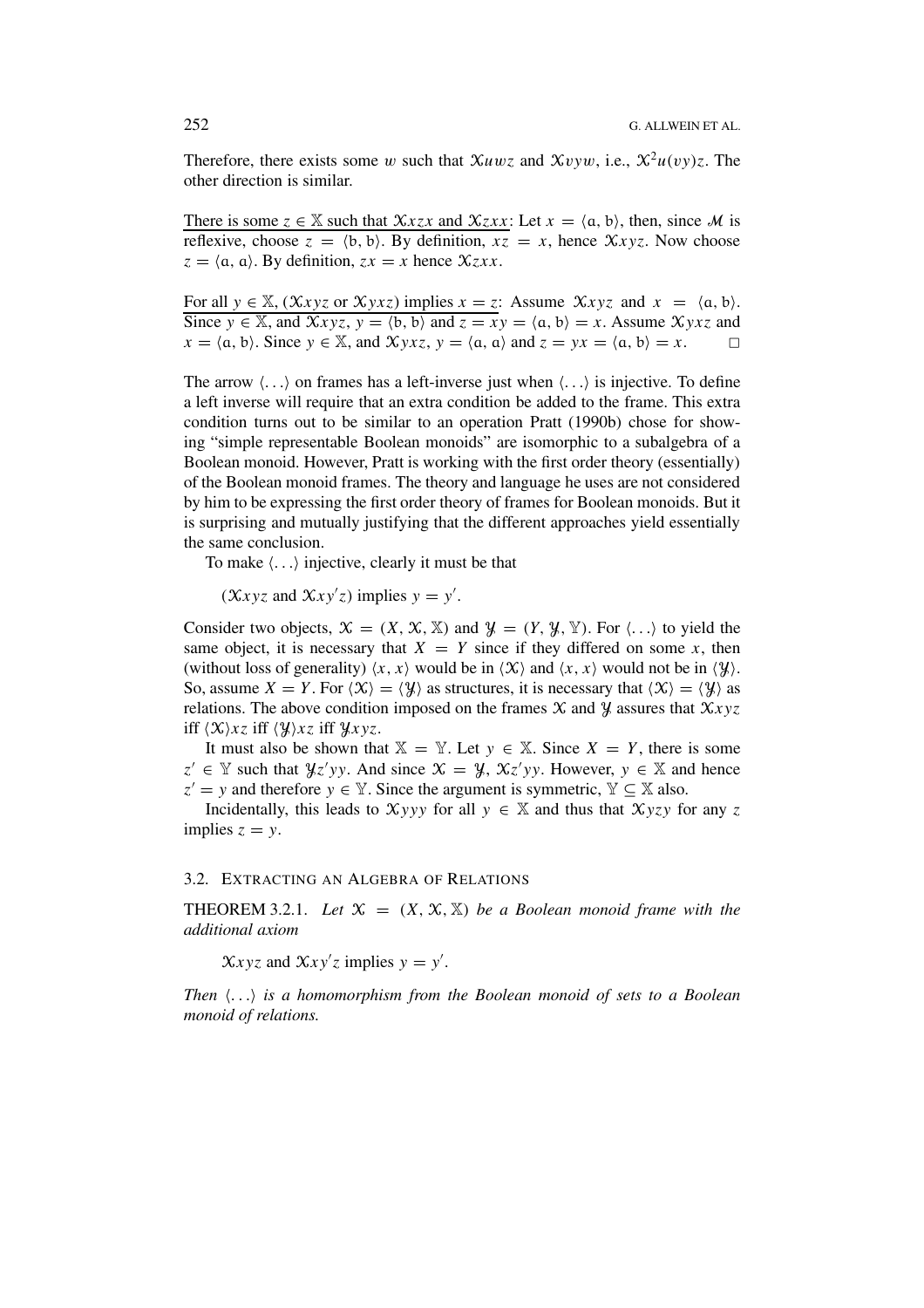*Proof.*  $\langle A \cup B \rangle = \langle A \rangle \cup \langle B \rangle$ :  $\langle x, z \rangle \in \langle A \cup B \rangle$ ; iff there is some *y* such that *y* ∈ *A* ∪ *B* and  $\mathcal{X}$ *xyz*; iff (*y* ∈ *A* or *y* ∈ *B*) and  $\mathcal{X}$ *xyz*; iff (*y* ∈ *A* and  $\mathcal{X}$ *xyz*) or  $(y \in B \text{ and } \mathcal{X}xyz)$ ; iff  $\langle x, z \rangle \in \langle A \rangle \cup \langle B \rangle$ .

 $\langle A \cap B \rangle = \langle A \rangle \cap \langle B \rangle$ : The proof is similar to the previous case.

 $(X - A) = \langle X \rangle - \langle A \rangle$ : Assume  $\langle x, z \rangle \in \langle X \rangle - \langle A \rangle$ . Then there is some *y* such that  $\overline{Xxyz}$  and  $\overline{\langle x, z \rangle} \notin \langle A \rangle$ . Therefore  $y \notin A$ , and hence  $y \in X - A$ , so  $\langle x, z \rangle \in$  $\langle X - A \rangle$ .

Assume  $\langle x, z \rangle \in \langle X - A \rangle$ , then there is at least one *y* such that  $\mathcal{X} \times \mathcal{Y} \times \mathcal{Z}$  and  $y \notin A$ . Also,  $\langle x, z \rangle \notin \langle A \rangle$  since otherwise there would be some  $y' \in A$  and  $\mathcal{X}xy'z$ . Given the additional axiom on the frame,  $y = y'$  and that would be a contradiction. Hence  $\langle x, z \rangle \in \langle X \rangle$  and  $\langle x, z \rangle \notin \langle A \rangle$ , yielding  $\langle x, z \rangle \in \langle X \rangle - \langle A \rangle$ .

 $\langle A \hat{\circ} B \rangle = \langle A \rangle \langle \circ \rangle \langle B \rangle$ : Let  $\langle u, z \rangle \in \langle A \rangle \langle \circ \rangle \langle B \rangle$ , then there is some *x* such that *u, x* ∈  $\langle A \rangle$  and  $\langle x, z \rangle$  ∈  $\langle B \rangle$ . Hence there is some *v* ∈ *A* and *y* ∈ *B* such that Xuvx and Xxyz. Using the definitions for  $\mathcal{X}^2$ , this yields  $\mathcal{X}^2$ uvyz. And associativity is assumed, hence  $\mathcal{X}^2u(vy)z$  holds. Unpacking this yields there is some *w* such that X*uwz* and X*vyw*. Combining conditions together, X*vyw* and *v* ∈ *A* and *y* ∈ *B*. Therefore  $w \in A \circ B$ . Combining this last fact with  $\mathcal{X}uwz$  $yields \langle u, z \rangle \in \langle A \hat{\circ} B \rangle.$ 

The other direction is similar using the other direction for the associativity condition on X. Let  $\langle u, z \rangle \in \langle A \hat{\circ} B \rangle$ . Then there is some  $w \in A \hat{\circ} B$  such that  $\mathcal{X}uwz$ . Since  $w \in A \hat{\circ} B$  there is some  $v \in A$  and  $y \in B$  such that  $\mathcal{X}v \circ w$ . Hence  $\mathcal{X}^2u(vy)z$ holds, and from associativity,  $\mathcal{X}^2 u v v z$ . Therefore, there is some *x* such that  $\mathcal{X} u v x$ and  $\mathcal{X}$ *xyz*. Hence  $\langle u, x \rangle \in \langle A \rangle$  and  $\langle x, z \rangle \in \langle B \rangle$ , and  $\langle u, z \rangle \in \langle A \rangle$   $\langle o \rangle \langle B \rangle$ .

 $\langle X \rangle = \{ \langle x, x \rangle \}$ : Since for all *x*,  $\mathcal{X} x z x$  holds for at least one  $z \in X$ , the diagonal relation is at least contained in  $\langle X \rangle$ . In the other direction, if  $Xxyz$  and  $y \in X$ , then  $x = z$  and so  $\langle X \rangle \subseteq \{ \langle x, x \rangle \}.$ 

Notice that the top of this lattice of relations,  $\langle X \rangle$ , is not all of  $X \times X$  but only the elements  $\langle x, z \rangle$  of  $X \times X$  for which there exist some y and  $\mathcal{X} xyz$ .

Next, the arrow  $-°$  on binary frames must be defined.

DEFINITION 3.2.2. Let  $(M, M)$  be a reflexive, transitive relation. Define

*(*M*, M*)<sup>°</sup> =<sub>def</sub> *(M*<sup>°</sup>, ∪*,* ∩*,* −*, M,* Ø*,* M*,* ∂*)* 

where  $\mathcal{M}^\circ = \{A \mid A \subseteq \mathcal{M}\}\$ . The operations  $\cup$ ,  $\cap$ , and  $-$  are the usual Boolean set operations over  $\mathcal{M}^{\circ}$ . M and  $\emptyset$  are the top and the bottom of this lattice of sets,  $\mathbb{M} = \{ \langle x, x \rangle \mid \langle x, x \rangle \in \mathcal{M} \},$  and  $\hat{\circ}$  is the relative product of the relations over  $\mathcal{M}^{\circ}$ .

Let  $\mathcal{X} = (X, \mathcal{X}, \mathbb{X})$  be a Boolean monoid frame and let  $(M, \mathcal{M}) = (X, \langle \mathcal{X} \rangle)$ , then one would like to show  $\langle X^\circ \rangle = (M, \mathcal{M})^\circ$ . However, this is not the case. The reason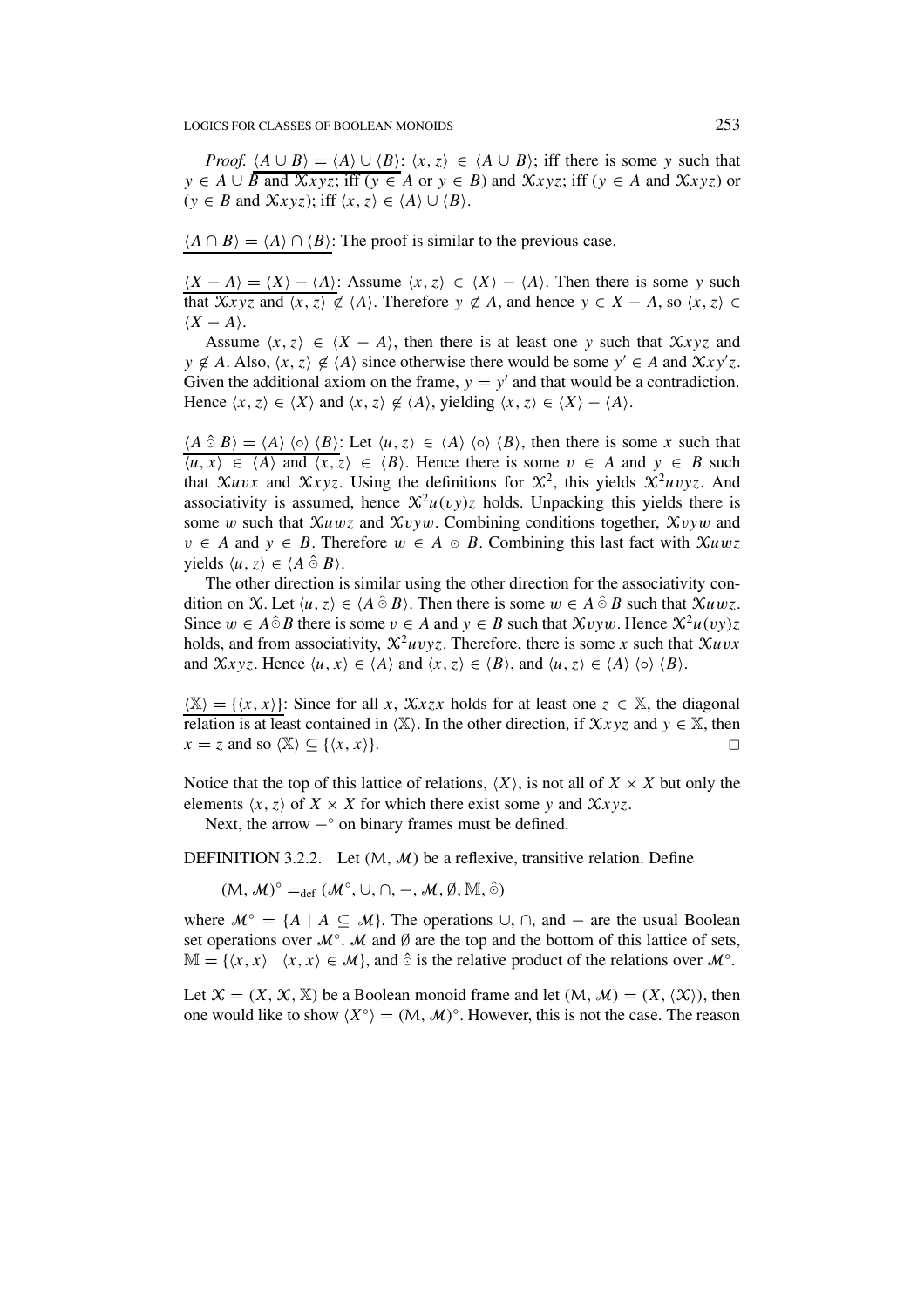is that information is lost going from  $(X, \mathcal{X}, \mathbb{X})$  to  $(X, \langle \mathcal{X} \rangle)$ . In particular, let C be some set of elements of  $\langle X \rangle$ , then for any  $\langle x, z \rangle \in C$ , there is some y such that  $\chi_{xyz}$ . There can easily be another pair  $\langle x', z' \rangle$  such that  $\chi_{x'}(x', z')$  but  $\langle x', z' \rangle \notin C$ . Consequently, *C* need not be a set in  $(X^{\circ})$ .

The upshot is that to cause the square Diagram 1 to commute, sets in the lattice constructed from  $(X, \langle X \rangle)$  must be closed up under X.

$$
\overline{C} = \{ \langle x', z' \rangle \mid \exists x, y, z(\langle x, z \rangle) \in C \text{ and } \mathcal{X}xyz \} \}.
$$

THEOREM 3.2.3. *Diagram 1 commutes as long as* X *closed sets are used for the right hand arrow.*

*Proof.* Let  $\overline{C} \in \mathcal{M}^{\circ}$ , and let

$$
B = \{ y \mid \exists x, y, z((\langle x, z \rangle \in C \text{ and } \mathcal{X}xyz) \}
$$

is a set in  $X^{\circ}$ , and  $\langle B \rangle = \overline{C}$ .

Let  $\langle B \rangle \in \langle X^\circ \rangle$ , then clearly  $\langle B \rangle = \overline{\langle B \rangle}$ , and hence  $\langle B \rangle \in \mathcal{M}^\circ$ . Therefore, the two carrier sets agree, and hence will agree on their set operations. It is obvious the two set algebras also agree on  $(X)$ .

Canonically, an extra axiom on Boolean monoids is needed to complete the correspondence theory between properties of Boolean monoids and conditions on their frames.

THEOREM 3.2.4. *Let* B *be a Boolean monoid with the axiom*

 $(a \circ b) \wedge (a \circ -b) = \perp$ ,

*and let*  $\mathcal{B}_{\circ} = (Y, \mathcal{Y}, \mathcal{Y})$  *be the canonical frame. Then* 

 $\chi_{xyz}$  and  $\chi_{xy'z}$  implies  $y = y'$ 

*is satisfied.*

*Proof.* All the worlds in the canonical frame are maximal worlds, hence if y and *y*' differ, they must at least differ on some element *b* such that *b* ∈ *y* and − *b* ∈ *y*'. Since *x* cannot be empty, there is some  $a \in x$  such that  $a \circ b \in z$  and  $a \circ -b \in z$ . Since *z* is a filter,  $(a \circ b) \land (a \circ -b) \in \mathbb{Z}$ . From the axiom,  $\bot \in \mathbb{Z}$  and therefore *z* is not a proper filter which is a contradiction to the requirement that all filters in the canonical frame be proper.

#### **4. Adding Reflexive, Transitive Closure**

The star,  $*$ , operator considered in this section is somewhat weaker than the Kleene  $*$  operator which has been considered in the literature (Pratt, 1990b; Kozen, 1990). However, in the presence of the residuals,  $\leftarrow$  and  $\rightarrow$ , it turns out to be equivalent.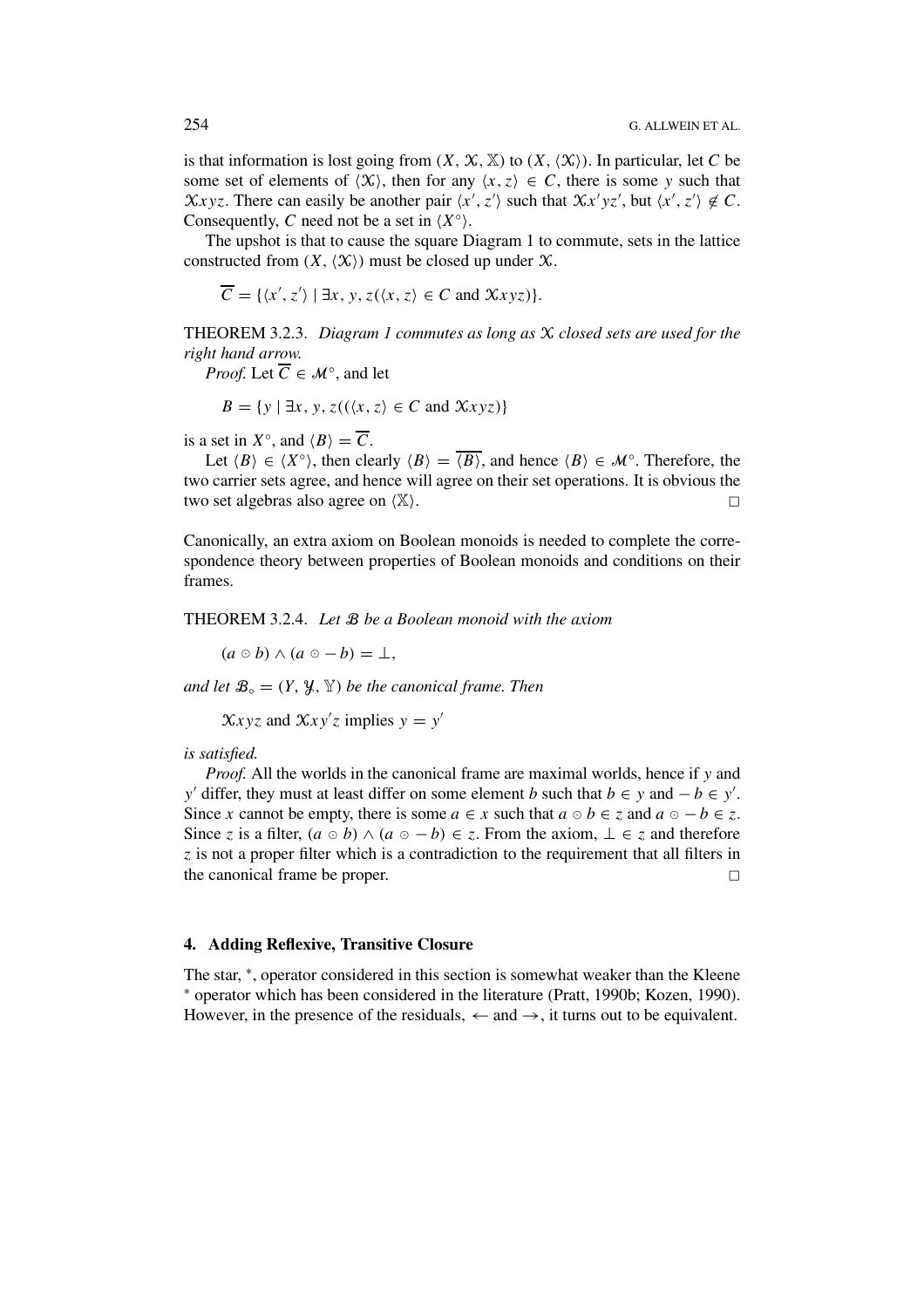#### 4.1. RELATIVE MODAL OPERATORS

The reason there is no simple first order condition on the frames that allows the definition of the <sup>∗</sup> operator is that while the <sup>∗</sup> operator is monotone with respect to the order relation on the lattice, the <sup>∗</sup> operator does not distribute over either of the lattice operators  $\land$  and  $+$ . This has the effect of forcing a neighborhood construction. The situation is the same in modal logics when, say, the  $\Diamond$  does not distributive over  $+$ . Both directions of the distribution can be denied, i.e.,

$$
\Diamond a + \Diamond b \leq \Diamond (a + b), \qquad \Diamond (a + b) \leq \Diamond a + \Diamond b,
$$

to get a weaker logic (Chellas, 1980).

The weaker frames lack the two-place Kripke relation and have in its place a function. Let  $(X, N)$  be a modal frame where X is a collection of worlds and N is a function  $N: X \longrightarrow \mathcal{P}(\mathcal{P}X)$  where  $\mathcal P$  is the powerset operator. Then, N returns a collection of subsets of *X* for each point. There are at least two notions to consider here which make the resulting structure weaker than a typical modal frame. First, it is not necessary that  $N_x$  (*N* evaluated at *x*) must return sets such that *x* is actually a member of any of them. That condition (below on right) requires the following modal condition (on the left) in the correspondence theory of algebraic conditions and their frame counterparts:

$$
c \leq \Diamond c, \qquad C \in N_x \text{ implies } x \in C.
$$

The second notion is that the range of *N* need not include all of the sets in the dual algebra of sets. The above axiom and condition actually only work when  $\Diamond c =$  $-\Box - c$ . And in fact, the set  $N_x$  is really closely tied to the  $\Box$  operator. The operator  $\Box$  on the algebra of sets is defined as:

$$
Q1: \Box C = \{x \mid C \in N_x\}.
$$

In anticipation of the semantics for the  $*$  operator, assume that the  $\Box$  operator comes with the following two axioms (on the left) and their related neighborhood conditions (on the right):

| Q2: $\Box c \leq c$                         | $C \in N_x$ implies $x \in C$                                  |
|---------------------------------------------|----------------------------------------------------------------|
| Q3: $c \leq b$ implies $\Box c \leq \Box b$ | $(C \in N_x \text{ and } C \subseteq B)$ implies $B \in N_x$ . |

Given these two axioms, there is another way to characterize  $\Box C$ .

LEMMA 4.1.1. Let N be a collection of sets such that  $\emptyset \in \mathcal{N}$  and make the *following identification:*

*C* ∈ *N<sub>x</sub>* iff ∃*B* (*B* ∈ *N* and *x* ∈ *B* and *B* ⊂ *C*).

*The*  $\Box$  *operator in the algebra of sets is also characterized by*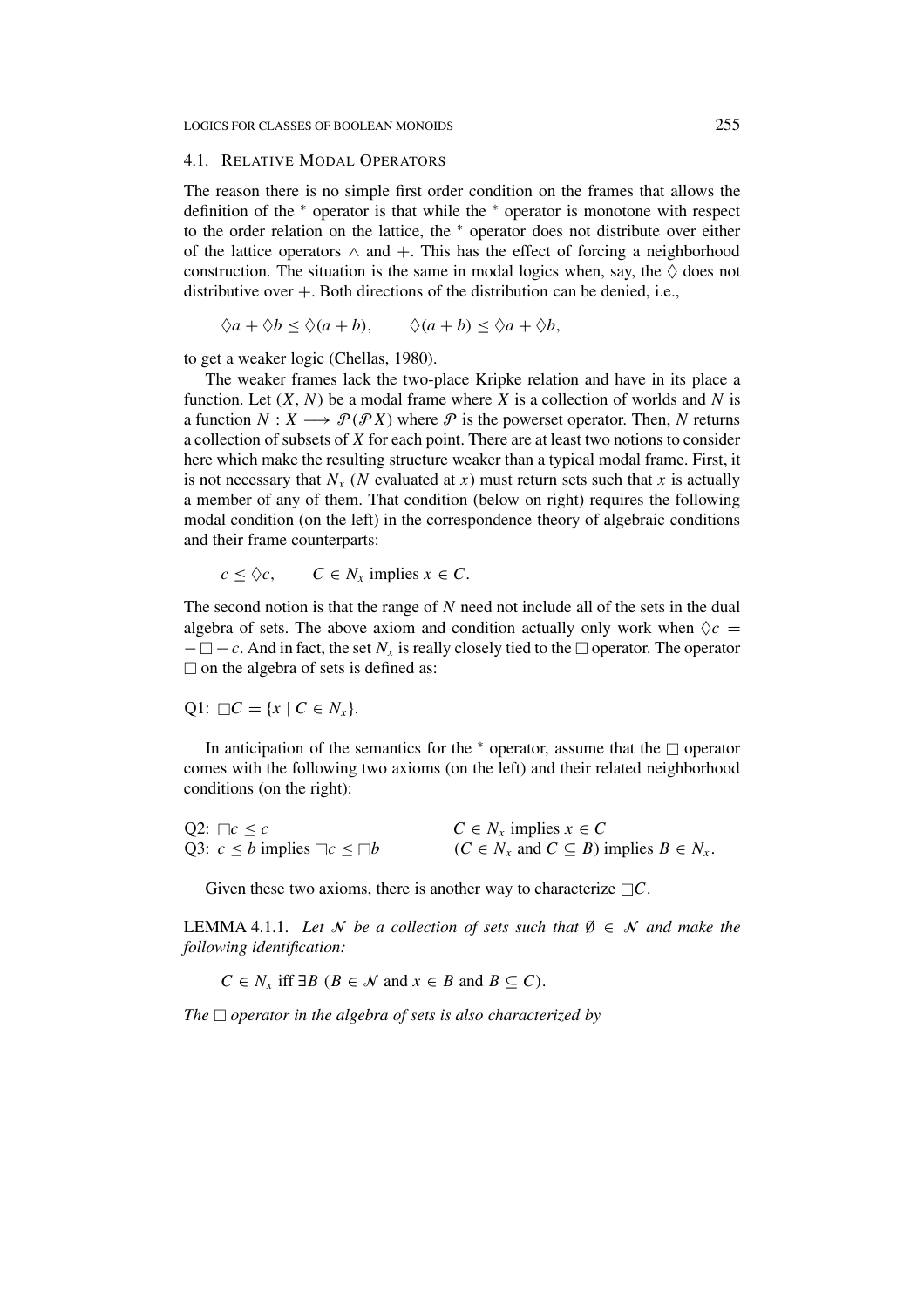Q4:  $\Box C = \bigcup \{ B \mid B \subseteq C \text{ and } B \in \mathcal{N} \}.$ 

*Proof.* Assume  $\Box C$  is characterized by Q1–Q3, and let  $x \in \Box C$ . Then  $C \in N_x$ and therefore  $x \in C$ . Hence, letting *B* be *C*, there is some  $B \in \mathcal{N}$  such that *x* ∈ *B* and *B* ⊆ *C*. Therefore  $x \text{ ∈ } \Box C$  as characterized by Q4. To go the other way, assume  $\Box C$  is characterized by Q4, and let  $x \in \Box C$ . Therefore there is some *B* ∈ *N* such that  $x \in B$  and  $B \subseteq C$ . In this case,  $C \in N_x$ . Also, if  $C \in N_x$  and *C* ⊆ *D*, then there is some *B* ∈ *N* such that  $x \in B$  and  $B \subseteq C$ . But in this case,  $B \subseteq D$ , and hence  $D \in N_x$  also, so  $N_x$  is closed upward under  $\subseteq$ .

Notice that  $\emptyset \in \mathcal{N}$  is a seemingly innocuous specification to  $\mathcal{N}$ . However, it comes in handy for  $\Diamond$ . Assume that  $\Diamond c = -\Box - c$  and that there are the following two axioms:

- $c \leq \Diamond c$ ,
- $c \leq b$  implies  $\Diamond c \leq \Diamond b$ .

The condition on the neighborhoods, expressed in terms of neighborhood sets in  $\mathcal N$ , then becomes

$$
\Diamond C =_{\text{def}} \bigcap \{ B \mid C \subseteq B \text{ and } X - B \in \mathcal{N} \}.
$$

Having  $\emptyset \in \mathcal{N}$  guarantees that  $\Diamond C$  will be greater than *C*. Clearly one can show that

$$
C \subseteq \Diamond C
$$
, and  $C \subseteq D$  implies  $\Diamond C \subseteq \Diamond D$ .

The latter holds because

$$
\{B \mid D \subseteq B \text{ and } X - B \in \mathcal{N}\} \subseteq \{B \mid C \subseteq B \text{ and } X - B \in \mathcal{N}\}.
$$

Notice there is no restriction on what the set of neighborhoods contains, only that they be sets from the algebra of sets.  $N$  need not include all the sets in this algebra. Clearly, the neighborhoods to consider for the  $\Diamond$  operator are neighborhoods included in "closed sets" of a topology as opposed to neighborhoods including "open sets." It is now clear that the link between  $\Box$  and  $\Diamond$  can be severed and all that is needed is some collection of "closed" sets,  $\mathcal{N}^c$ .

Suppose that  $c \leq b$  implies  $\Diamond c \leq \Diamond b$  is replaced by

 $c \leq \Diamond b$  implies  $\Diamond c \leq \Diamond b$ .

This says that  $\Diamond c$  is the smallest  $\Diamond$  element between *c* and  $\Diamond b$ ; for if  $c \leq \Diamond a \leq \Diamond b$ , then  $\Diamond c \leq \Diamond a$ . This Horn style axiom also implies the monotonicity of  $\Diamond$  with respect to the lattice order:

 $c < b$  implies  $c \le \Diamond b$  implies  $\Diamond c \le \Diamond b$ .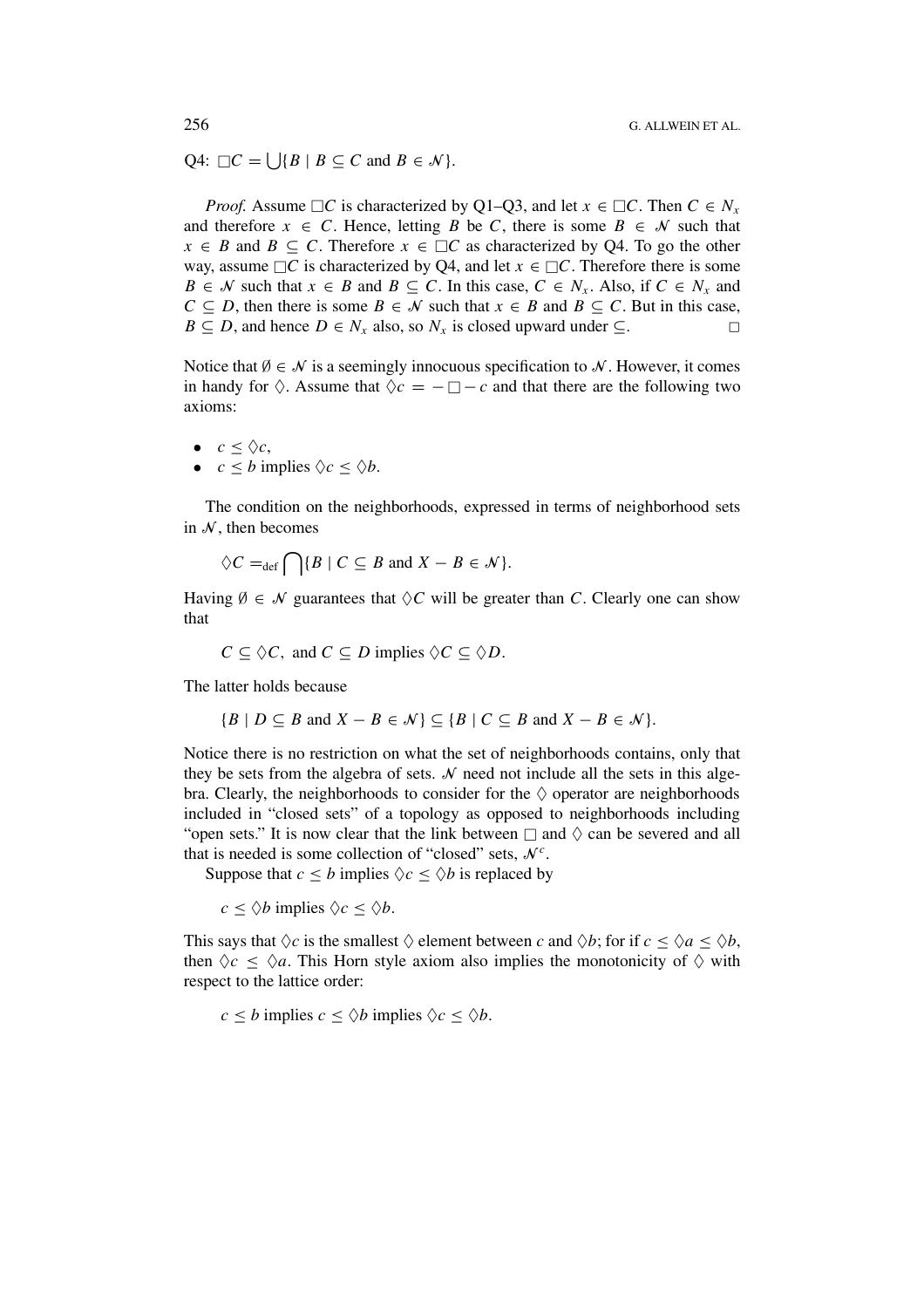Curiously, the definition of  $\Diamond C$  remains the same:

$$
\Diamond C =_{\text{def}} \bigcap \{ B \mid C \subseteq B, B \in \mathcal{N}^c \},
$$

where  $\mathcal{N}^c$  just refers to a collection of sets (including *X*) from which to take sets used in the intersection.

Further, assume the following axiom (on the left) and the associated definition in the algebra of sets (on the right):

$$
\Diamond \Diamond c \leq \Diamond c, \qquad C \in N_x \text{ implies } \Box C \in N_x.
$$

This requires that the set  $\mathcal{N}^c$  be closed under the operator  $\Diamond$ . That is, it is required to show that  $\Diamond \Diamond C \subseteq \Diamond C$ . Assume  $x \in \Diamond \Diamond C$ , then for all  $B \in \mathcal{N}^c$ ,  $\Diamond C \subseteq B$ implies  $x \in B$ . Since  $\mathcal{N}^c$  is closed under  $\Diamond$  and  $\Diamond C \subseteq \Diamond C$ , then  $x \in \Diamond C$ .

One might think to define

$$
\Diamond C =_{\text{def}} \bigcap \{ B \mid C \subseteq B, \Diamond B \subseteq B \},\
$$

in order to pick out of all the sets in the algebra of sets those that are  $\Diamond$  closed, but this is an impredicative definition since  $\Diamond$  is appearing on both sides. However, if closure could be defined with respect to another operator whose definition was already assured, then all would be well.

There is an operator,  $\Diamond$ , called *backwards possibility*, which can be residuated with the necessity operator,  $\Box$ , of modal algebras. That is,  $\Diamond$  satisfies

 $\Diamond a \leq b$  iff  $a \leq \Box b$ .

Just as  $\Box$  distributes over meets,  $\diamond$  will distribute over joins.

The Kripke frame relation has two equivalent definitions,

*Rxy* iff  $(\Box a \in x \text{ implies } a \in y)$  iff  $(a \in x \text{ implies } \Diamond a \in y)$ ,

where  $R$  is the usual two place Kripke relation. The operator in the algebra of sets is constructed via

$$
\diamondsuit C = \{ y \mid \exists x \; Rxy \text{ and } x \in C \}.
$$

For the rest of this subsection, only the  $\diamond$  operator will be assumed.

Considering the axioms for the <sup>∗</sup> operator, notice that they do not involve negation. In effect, distributive lattices would work just as well to host the <sup>∗</sup> operator (and weaker algebras yet do also, i.e., action algebras; see Pratt, 1990a). The  $\Diamond$  acts as a weak closure operator. Let us assume that there is a distributive lattice and that a very weak *relative modal operator*,  $\Diamond$ , is desired. Relative modality means that  $\Diamond$ is a modality relative to  $\Diamond$ . It should satisfy the following two axioms:

- $c + \Diamond \Diamond c < \Diamond c$ ,
- $c + \Diamond b \leq b$  implies  $\Diamond c \leq b$ .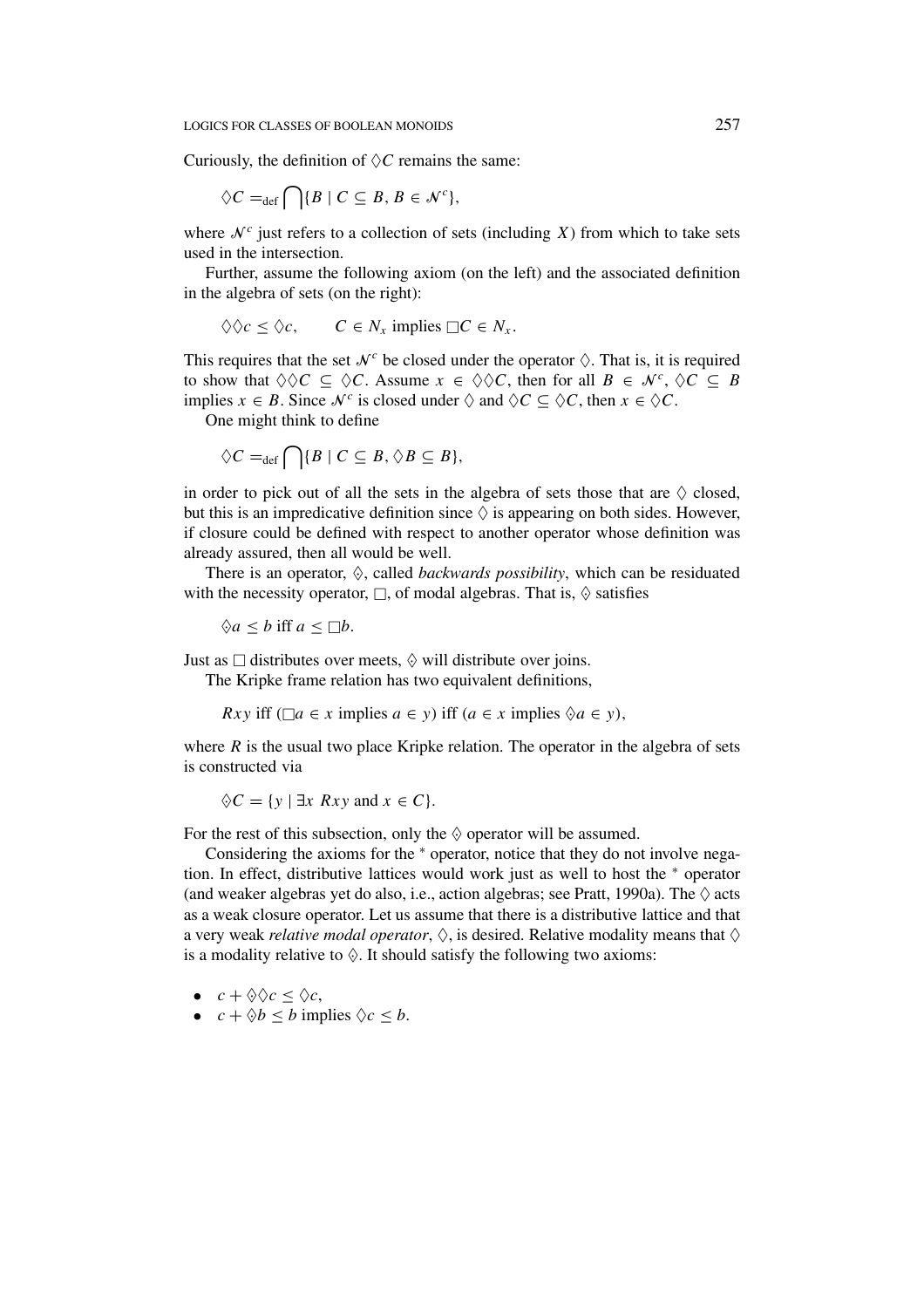The first says that  $\Diamond c$  is bigger than *c* and that  $\Diamond$  is left  $\Diamond$ -closed. The second says that  $\Diamond c$  is the smallest left  $\Diamond$ -closed element between *c* and any left  $\Diamond$ -closed element *b*. In the algebra of sets, this leads to the definition

$$
\Diamond C =_{\text{def}} \bigcap \{ B \mid C \subseteq B \text{ and } \Diamond B \subseteq B \}.
$$

Because there is the known operator  $\Diamond$ , it is possible to sift the algebra of sets for the left  $\diamond$ -closed ones. One need not start with some arbitrary collection of neighborhoods. This condition for computing  $\Diamond C$  says that not all neighborhoods, i.e., not all sets in the algebra of sets will be considered, only ones which are left  $\diamondsuit$ -closed and in which *C* is included.

So it is relatively clear that the semantics in terms of neighborhoods presented here is merely a new twist on the established method of using neighborhoods for weak modal operators. In fact, the new notion is that of *relative modal operators*.

Incidentally, from the axioms on the modal algebras listed above, one can easily prove that

 $c \leq b$  implies  $\Diamond c \leq \Diamond b$ .

The point of all this is that a neighborhood semantics for a weak  $\Diamond$  operator can be captured by using a collection of sets and taking intersections. The main difference between the  $\Diamond$  as a weak modal operator and  $\Diamond$  as a relative modal operator is that the semantics for the latter can be captured by sifting through all the sets in the lattice of sets looking for  $\Diamond$  closed ones whereas the former required that a set of sets be somehow given externally for the given structure.

## 4.2. THE <sup>∗</sup> AXIOMS

To the Boolean monoid, the following axioms for a reflexive, transitive closure operation, <sup>∗</sup>, may be added:

1. 1 +  $(a^* \circ a^*) + a \leq a^*$ ; 2.  $1 + (b \circ b) + a \le b$  implies  $a^* \le b$ .

The second axiom is not algebraic but is instead the Horn sentence taken from action algebras (Pratt, 1990a). It allows one to say that *a*<sup>∗</sup> is the smallest *b* such that *b* is reflexively and transitively closed and such that *a* is "contained" in *b*. The lattice is simply too impoverished to express reflexive, transitive closure as an infinite join.

DEFINITION 4.2.1. Let  $\mathcal{X} = (X, \mathcal{X}, \mathbb{X})$  be a Boolean monoid frame and A a set of points of *X*, then

$$
A^* =_{\text{def}} \bigcap \{ B \mid \mathbb{X} \subseteq B, B \hat{\circ} B \subseteq B, A \subseteq B \}.
$$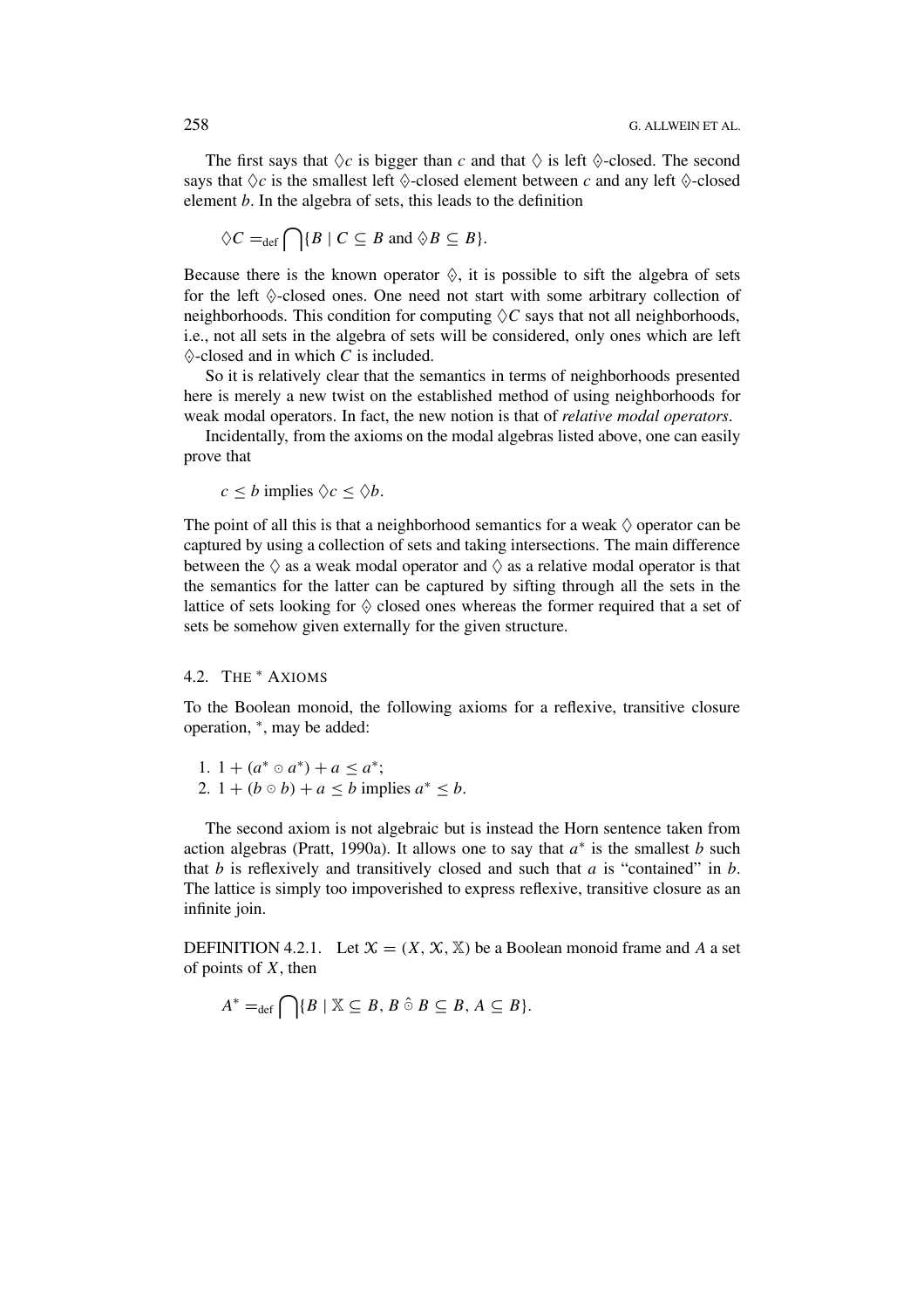This turns out to be correct definition, and soundness and completeness of the axioms can be shown for it.

THEOREM 4.2.2. Let  $\mathcal{X} = (X, \mathcal{X}, \mathbb{X})$  be a Boolean monoid frame, then  $A^*$ *satisfies the axioms.*

*Proof.* Let

$$
U_A = \{B \mid \mathbb{X} \subseteq B, B \hat{\circ} B \subseteq B, A \subseteq B\},\
$$

then  $A^* = \bigcap U_A$ . By definition,  $\mathbb{X}, A \subseteq B$ , for all  $B \in U_A$ , hence  $\mathbb{X}, A \subseteq A^*$ . Let  $z \in A^* \hat{\circ} A^*$ , then there is some  $x, y \in A^*$  such that  $\mathcal{X}xyz$ . Since  $x, y \in A^*$ , *x*, *y* ∈ *B* for all *B* ∈ *U<sub>A</sub>*, therefore *z* ∈ *B*  $\odot$  *B* and so *z* ∈ *B*. Consequently, *z* ∈ *A*<sup>∗</sup>. This shows that

 $\mathbb{X} \cup (A^* \hat{\circ} A^*) \cup A \subseteq A^*.$ 

For the second axiom, assume

 $\mathbb{X} \subseteq C$  and  $C \hat{\circ} C \subseteq C$  and  $A \subseteq C$ .

Then  $C \in U_A$  and hence  $A^* = \bigcap U_A \subseteq C$ .

THEOREM 4.2.3.  $\beta a^* = (\beta a)^*$ .

*Proof.* Let  $x \in \beta a^*$ , then  $a^* \in x$ . Assume that  $\beta b \in U_{\beta a}$ . From the definition of  $U_{\beta a}$ ,

 $\beta$ 1 ∪  $(\beta b \,\hat{\circ}\,\beta b)$  ∪  $\beta a \subseteq \beta b$ .

Since  $\beta$  has already been shown to be a homomorphism, this is equivalent to  $\beta(1+$  $(b \circ b) + a) \subseteq \beta b$ . Since  $\cup$  is a lattice operation,  $\beta(1 + (b \circ b) + a) \cup \beta b = \beta b$ and hence  $\beta(1 + (b \circ b) + a + b) = \beta b$ . The homomorphism  $\beta$  is 1-1, hence  $1 + (b \circ b) + a + b = b$  and therefore  $1 + (b \circ b) + a \leq b$ . Given the Horn axiom,  $a^* \leq b$  and therefore  $\beta a^* \subseteq \beta b$ . Hence,  $x \in \beta a^*$  implies  $x \in \beta b$  for all *b* such that  $\beta b \in U_{\beta a}$ , therefore  $x \in A^* = \bigcap U_{\beta a}$ .

To go the other way, observe from the first axiom that  $\beta a^* \in U_{\beta a}$ . Hence *(βa)*<sup>∗</sup> <sup>⊆</sup> *βa*<sup>∗</sup>.

Consider now the algebra of relations:

DEFINITION 4.2.4. Let  $\mathcal{X} = (X, \mathcal{X}, \mathbb{X})$  be a Boolean monoid frame, then

 $\langle U \rangle_{\langle A \rangle} =_{\text{def}} \{ \langle B \rangle | \langle \mathbb{X} \rangle \subseteq \langle B \rangle, \langle B \rangle \hat{\circ} \langle B \rangle \subseteq \langle B \rangle, \langle A \rangle \subseteq \langle B \rangle \},$ 

and

 $\langle A \rangle^* =_{def} \bigcap \langle U \rangle_{\langle A \rangle}.$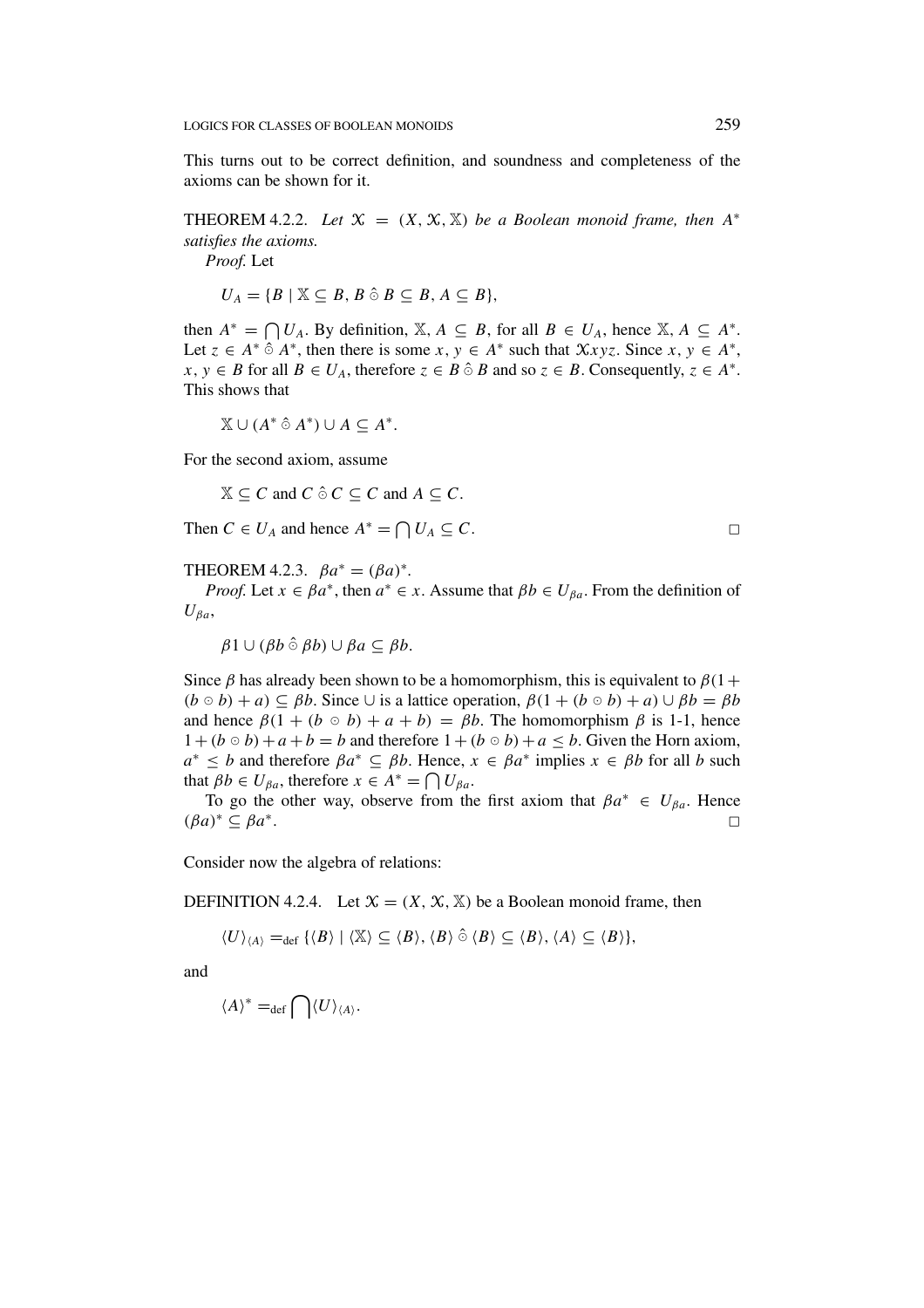This is a common definition for the reflexive, transitive closure of relations. Since <sup>∗</sup> is an extra operator, it remains to show:

THEOREM 4.2.5.

 $\langle A^* \rangle = \langle A \rangle^*$ .

*Proof.* Since  $\langle ... \rangle$  is a homomorphism,  $\langle U_A \rangle = \langle U \rangle_{\langle A \rangle}$  where  $\langle U_A \rangle$  is the map  $\langle \ldots \rangle$  applied pointwise (setwise) to the elements of  $U_A$ .

Let  $\langle x, z \rangle \in \langle A^* \rangle$ . There is some  $y \in A^*$  such that  $\mathcal{X}xyz$ . Then  $y \in B$  for all  $B \in U_A$ , and consequently,  $\langle x, z \rangle \in \langle B \rangle$ . Since  $\langle B \rangle \in \langle U_A \rangle$ , then  $\langle B \rangle \in \langle U \rangle_{\langle A \rangle}$ and hence  $\langle x, z \rangle \in \langle A \rangle^*$ .

To go the other way, notice that  $A^* \in U_A$ . Hence  $\langle A^* \rangle \in \langle U \rangle_{\langle A \rangle}$ , and therefore  $\langle A \rangle^* \subseteq \langle A^* \rangle.$ 

#### 4.3. UNIFORMITIES

There is a connection between the <sup>∗</sup> operator and uniformities (James, 1987) in topology. In order to state the connection of this definition to uniformities, let us first consider an addition to Boolean monoids, antilogism. Antilogism is necessary in order to get the symmetry condition of uniformities to work out.

It will become clear that the axioms for the <sup>∗</sup> operator in the unaltered algebras are essentially abstract forms for quasi-uniformities (Fletcher and Lindgren, 1982) which are weak uniformities in that the symmetry condition is missing. As such, these sorts of definitions are very much in line with the use of neighborhood semantics for relative modal operators. As before, the <sup>∗</sup> operator will be the relative modal operator defined with respect to  $\circ$ .

DEFINITION 4.3.1. The following property is called *antilogism*:

$$
a \circ b \le c \text{ iff } -c \circ b \le -a.
$$

and corresponds to the logic rule

$$
\frac{A \circ B \supset C}{\neg C \circ B \supset \neg A}
$$
 rule antilogism

THEOREM 4.3.2. Let  $\mathcal{X} = (X, \mathcal{X}, \mathbb{X})$  be a Boolean monoid frame, then the antilogism frame condition*,*

X*xyz* implies X*zyx,*

*holds in a canonical frame by antilogism when the original Boolean monoid satisfies antilogism.*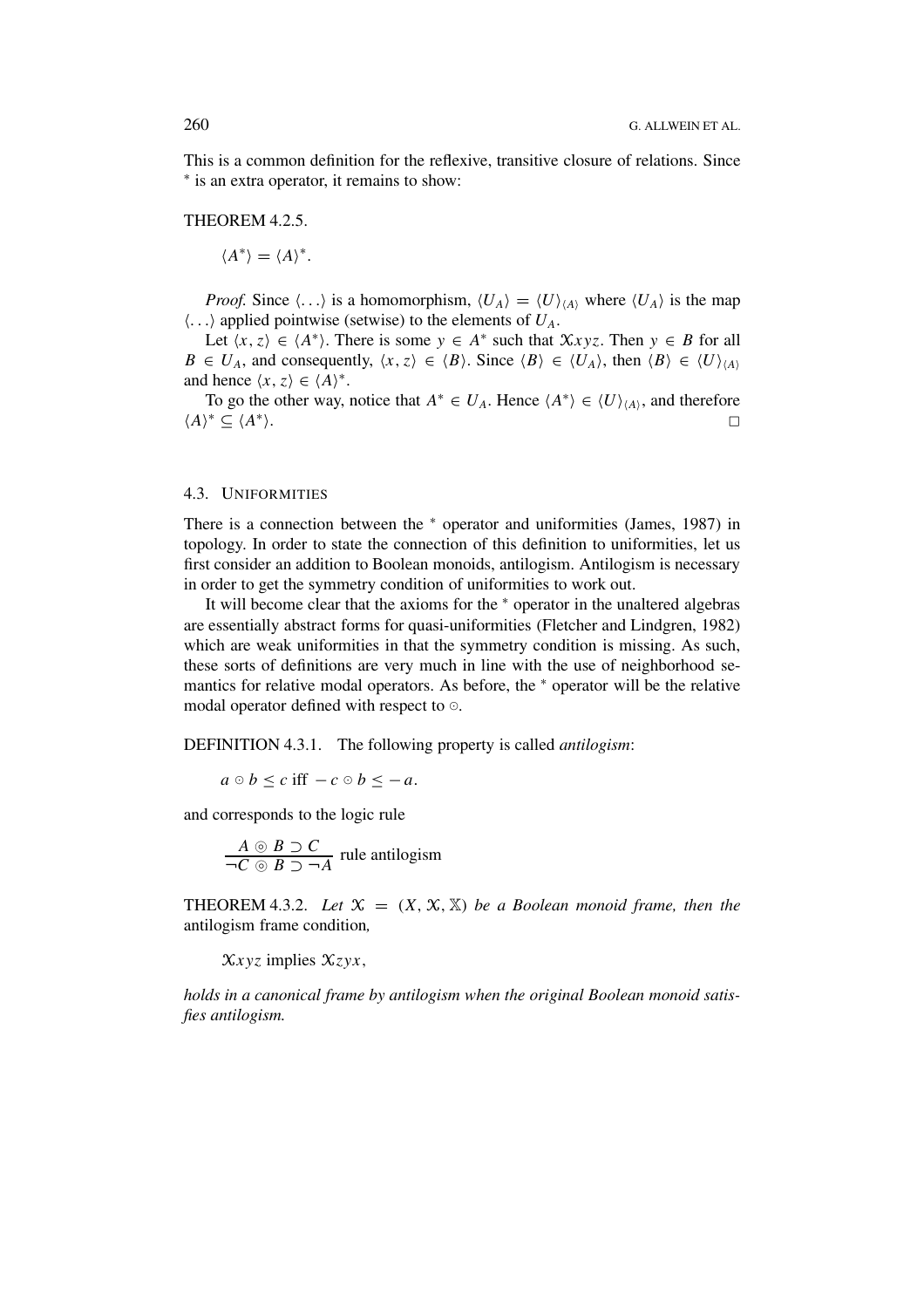*Proof.* Assume  $Xxyz$  and that  $b \in z$  and  $a \in y$ . Towards a reductio, assume  $-(b \circ a) \in x$ , then  $-(b \circ a) \circ a \in z$ . However,  $b \circ a \leq b \circ a$ , and from antilogism,  $-(b \circ a) \circ a \leq -b$ . Since *z* is a maximal filter,  $-b \in z$  which contradicts *b*  $\in$  *z*. Therefore *b*  $\circ$  *a*  $\in$  *x*.

This is enough to verify completeness of the logic with rule antilogism added. The following theorem verifies soundness.

THEOREM 4.3.3. Let  $\mathcal{X} = (X, \mathcal{X}, \mathbb{X})$  be a Boolean monoid frame satisfying the *antilogism frame condition, then*  $A \hat{\circ} B \subseteq C$  *implies*  $-C \hat{\circ} B \subseteq -A$  *where*  $A, B$ *, and C are sets of points of the frame.*

*Proof.* Assume  $A \hat{\circ} B \subseteq C$  and that  $z \in -C \hat{\circ} B$ . Then there exists *x*, *y* such that  $\chi_{xyz}$ ,  $x \in -C$ , and  $y \in B$ . From the antilogism frame condition,  $\chi_{zyx}$  holds. Further assume (for reductio) that  $z \in A$ . By definition,  $x \in A \circ B$ , and from the first assumption,  $x \in C$  which is a contradiction. Hence  $z \in -A$  as desired.

The import of antilogism is that every  $\langle A \rangle$  in the algebra of relations is symmetric. This sets the stage for the consideration of uniformities<sup>\*</sup> as a form of neighborhood system on binary frames in sympathy with the neighborhood systems considered earlier. Then the definition of *A*<sup>∗</sup> from a Boolean monoid frame can be seen as a weaker, abstract form of a neighborhood system involving uniformities.

Frames in this section will now be assumed to be endowed with this extra condition.

DEFINITION 4.3.4. A *uniformity* on a set *X* is a filter on  $X \times X$  consisting of *entourages*, i.e., relations, such that

- 1. each entourage *D* contains the diagonal,
- 2. if *D* is an entourage, then for some entourage  $E, E \subseteq D^{-1}$ ,
- 3. if *D* is an entourage, then for some entourage  $D'$ ,  $D' \circ D' \subseteq D$ ,

where *D*<sup>−</sup><sup>1</sup> refers to the relational converse of *D* and ◦ stands for the relational composition operator.

DEFINITION 4.3.5. A *uniformity base* on a set *X* is any family of subsets of  $X \times X$  such that the family satisfies the three conditions to be a uniformity and is a filter base, i.e., closed under finite intersections.

Now consider the property that  $\mathcal{X}xyz$  implies  $\mathcal{X}zyx$ . This will force  $\langle A \rangle = \langle A \rangle^{-1}$ where the latter is the reversal of  $\langle A \rangle$ .

The definition for  $\langle A \rangle^*$  can now be seen to define a uniformity base on the set *X*.

*<sup>-</sup>* The notion that uniformities might have something to do with relevance logics is due to J. Michael Dunn who mentioned it once to one of the authors years ago.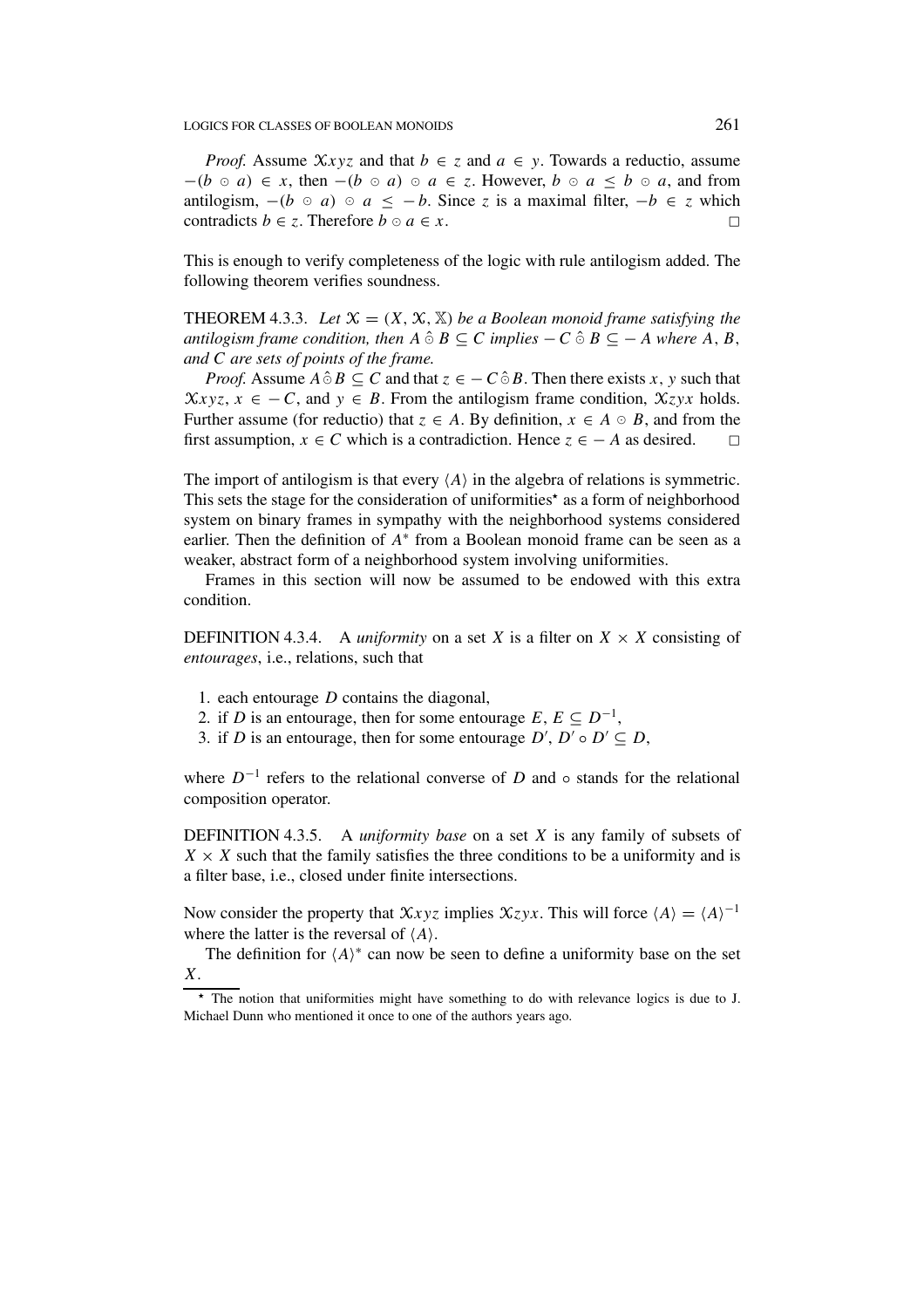THEOREM 4.3.6. *The collection of sets*

 $\langle U_A \rangle = \{ \langle B \rangle | \langle \mathbb{X} \rangle \subseteq \langle B \rangle, \langle B \rangle \hat{\circ} \langle B \rangle \subseteq \langle B \rangle, \langle A \rangle \subseteq \langle B \rangle \}$ 

*satisfies the definition of a uniformity base when the condition*

X*xyz* implies X*zyx*

*is imposed on a frame. Proof.*

- 1.  $\langle Z \rangle$  is the diagonal and is a subset of every set  $\langle B \rangle$  in  $\langle U_A \rangle$ .
- 2. If  $\langle B \rangle$  is an entourage, then  $\langle B \rangle^{-1} = \langle B \rangle$ , hence there exists some entourage *E* such that  $E \subseteq \langle B \rangle^{-1}$ .
- 3. Let  $\langle B \rangle$  be an entourage, then since  $\langle B \rangle \hat{\circ} \langle B \rangle \subseteq \langle B \rangle$ , set  $D' = \langle B \rangle$  and the  $\circ$ operator to be the  $\circ$  operator.
- 4.  $\langle U_A \rangle$  is a uniformity base: clearly,  $\langle X \rangle \in \langle B \rangle$ ,  $\langle C \rangle$  and hence  $\langle X \rangle \in \langle B \rangle \cap \langle C \rangle$ .

$$
\langle x, z \rangle \in \langle B \rangle, \langle C \rangle \text{ iff } \langle x, z \rangle \in \langle B \rangle \cap \langle C \rangle \text{ iff } \langle z, x \rangle \in (\langle B \rangle^{-1} \cap \langle C \rangle^{-1}) \text{ iff } \langle z, x \rangle \in (\langle B \rangle \cap \langle C \rangle)^{-1}.
$$

Let  $\langle x, z \rangle \in (\langle B \rangle \cap \langle C \rangle) \hat{\circ} (\langle B \rangle \cap \langle C \rangle)$ , then there is some y such that  $\langle x, y \rangle$ ,  $\langle y, z \rangle \in \langle B \rangle \cap \langle C \rangle$ . Hence  $\langle x, y \rangle$ ,  $\langle y, z \rangle \in \langle B \rangle$ ,  $\langle C \rangle$ . Since  $\langle B \rangle$ ,  $\langle C \rangle \in$ *U<sub>A</sub>*,  $\langle x, z \rangle$  ∈  $\langle B \rangle$ ,  $\langle C \rangle$  and hence  $\langle x, z \rangle$  ∈  $\langle B \rangle$  ∩  $\langle C \rangle$ . □

To get a filter, one only needs to close  $\langle U_A \rangle$  upward under the subset order. Let this upward closure be indicated by  $[\langle U_A \rangle]$ .

# COROLLARY 4.3.7.

$$
\bigcap \langle U_A \rangle = \bigcap [\langle U_A \rangle).
$$

## **5. An Interpretation in Terms of CMOS Gates**

Consider the three place relation and the following interpretation as an array of transistor gates for X*xyz* using two pMOS gates (top gates) and two nMOS gates (bottom gates) where the dash on the top most vertical line indicates connection to a constant 1, i.e., a power source: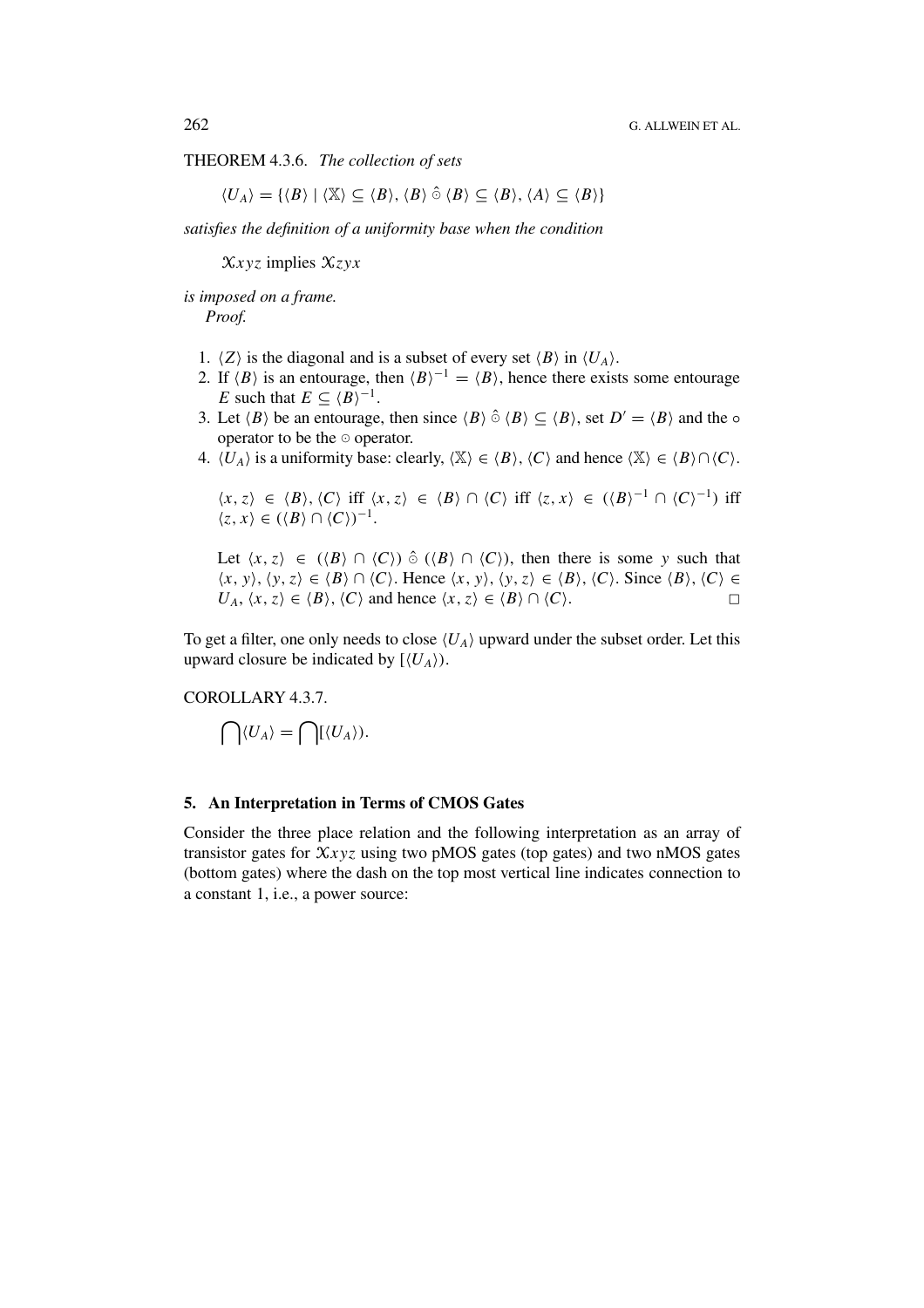

pMOS gates route their input to their output when the gate charge is 0, and nMOS gates route their input to their output when their gate charge is 1. The CMOS switching circuit above implements the truth table of an exclusive nor below. It will be assumed that all gate switches have this particular configuration and will be denoted by the diagram on the right:



However, viewing the truth table as that of an exclusive nor is not the way to look at the table. Instead, notice that  $z = \bar{x}$  (i.e., the complement of *x*) when  $y = 0$ , and  $z = x$  when *y* is 1. In words, *y* controls *z*'s behavior in terms of *x*. Of course, the diagram says nothing about what else *z* may be connected to. Now consider the axiom  $\mathcal{X}^2 u v v z$  iff  $\mathcal{X}^2 u (v y) z$  written in its expanded form:

∃*x (*X*uvx* and X*xyz)* iff ∃*w (*X*uwz* and X*vyw).*

This says that the two diagrams below are equivalent:



These two circuits are equivalent in that in order to connect  $u$  and  $z$ , both  $v$  and  $y$ must be charged. The first diagram uses *v* to control a gate, while the second uses *v*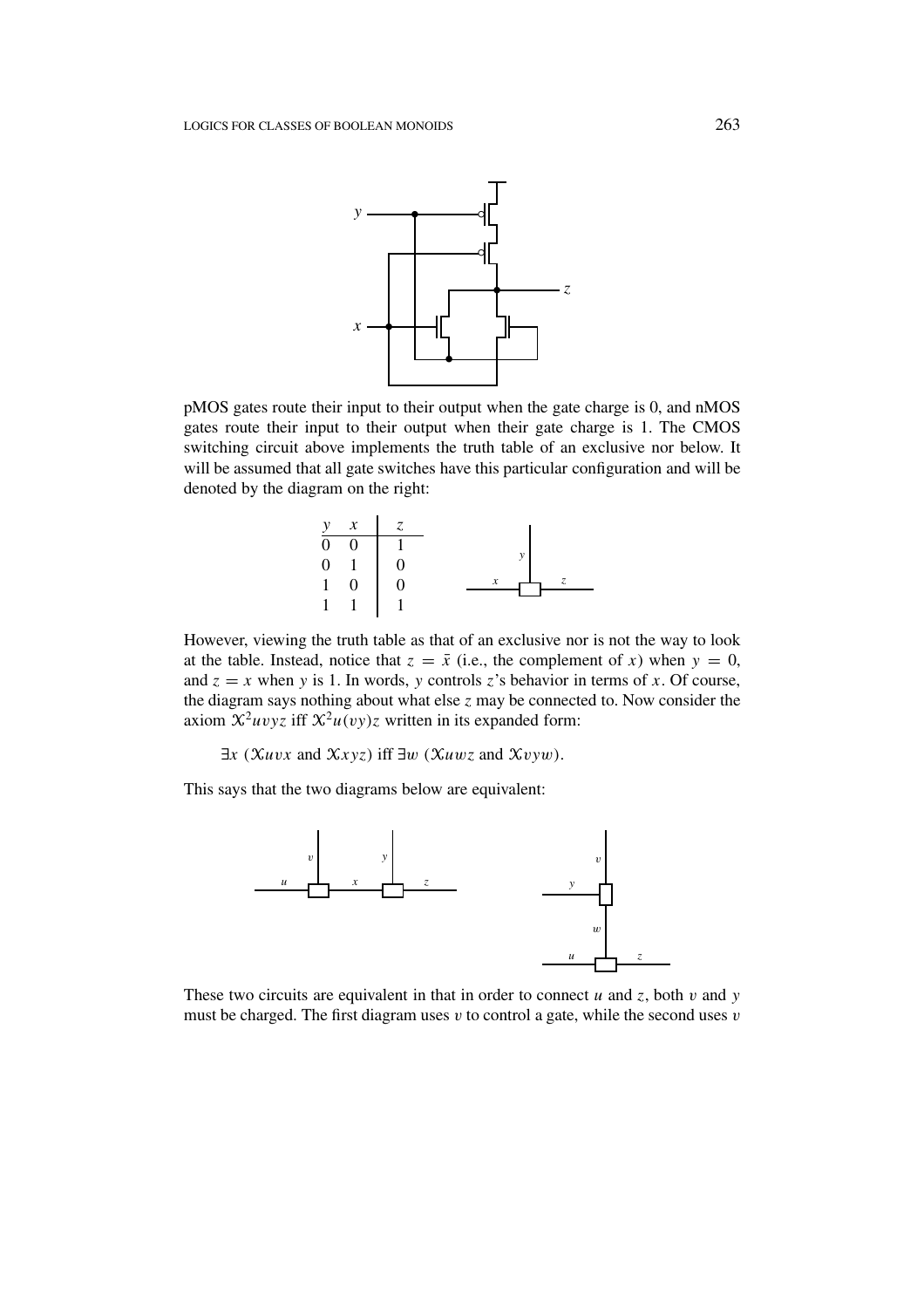as an "input" to the circuit. In both cases, the existential variable, *x* in the first case and  $w$  in the second, are merely intermediary circuit connections. One can easily verify the two diagrams are functionally equivalent by computing the truth tables for both.

Consider the axioms  $\exists y \in \mathbb{X}$  *(Xxyx)* and  $\exists y \in \mathbb{X}$  *(Xyxx)*. These say we can always draw circuits which correspond to connecting the line *x* directly to a source of current which is always on:



In both cases, the charge on *x* remains the charge on *x*. In the left hand case, the power source is always on, so line *x* is always connected to another line which, for all practical purposes, can also be called *x* because it will always carry *x*'s charge. The right hand case uses *x* to switch a line to the power source. The output line *x* can be considered to be charged with whatever the input line *x* is charged.

The last axiom, for all  $y \in X$  ( $Xxyz$  or  $Xyxz$  implies  $x = z$ ) is really two axioms. The first asserts the following:



The second axiom asserts



However, if  $x = z$ , then there is some *y* such that  $\mathcal{X}xyz$  and  $\mathcal{X}yxz$  holds. So the implications go both ways. Both are needed in order to treat the rules as re-write rules preserving behavior for circuits.

The Boolean condition,  $\mathcal{X}xyz$  and  $\mathcal{X}xy'z$  implies  $y = y'$ , means that every pair of wires  $\langle x, z \rangle$  is connected in at most one way. That is, the following diagrammatic (two way) transformation is valid: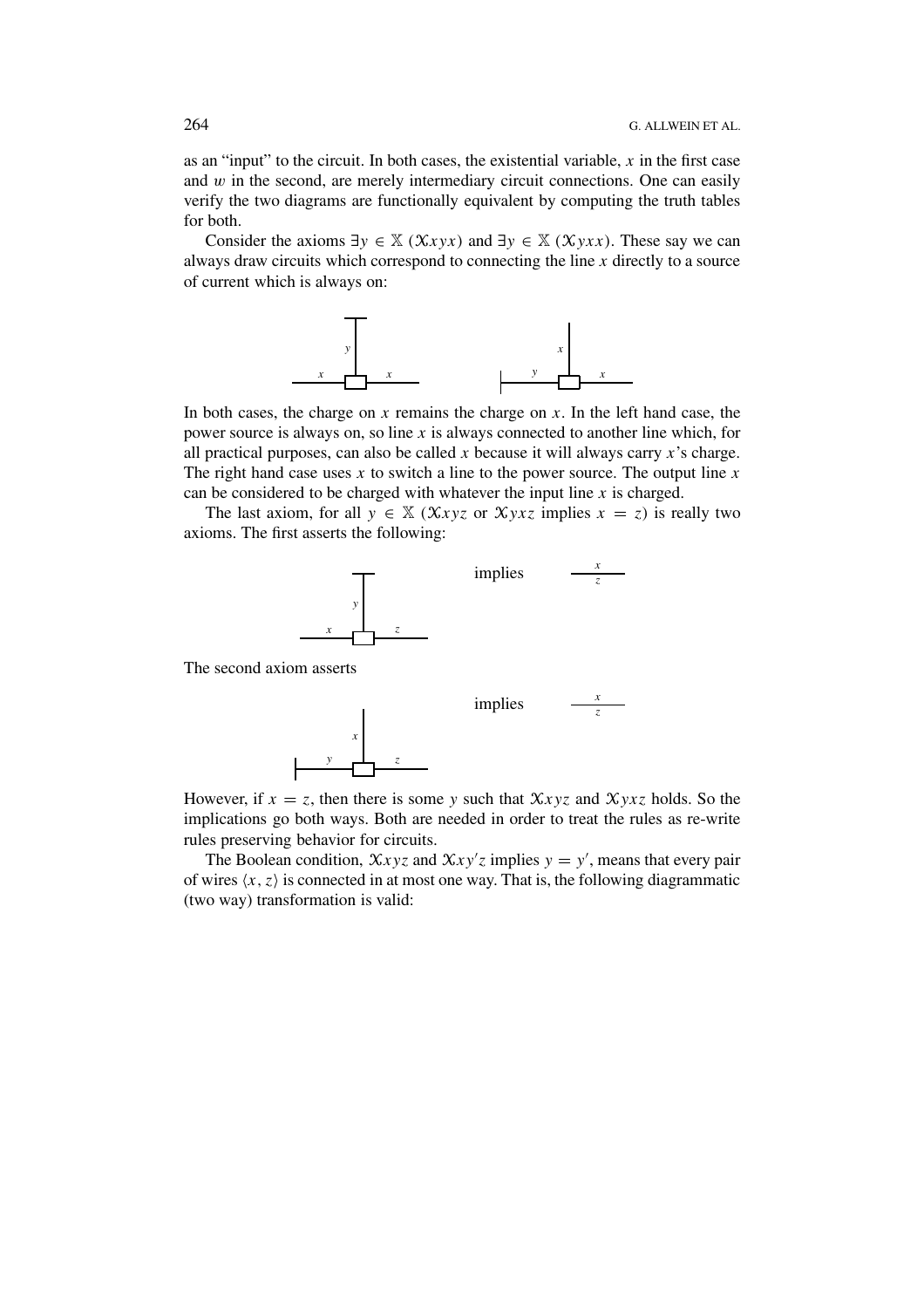

Incidently, wires are usually thought of as propositions to be made true or false, and gates as operators. In this scheme, propositions are now seen as things that are made true by wires and gates are relations. This greatly loosens up the formalism since one can say a lot of things about a wire that are not easily expressed as a single proposition.

Consider the set algebra dervived from such an interpretation. The sets are bundles of wires.  $z \in A \hat{\circ} B$  just when *z* is the output of a switching circuit with a wire in *A* and a wire in *B*. Quasi-uniformities derived from these interpretations are also interesting. The relation  $\langle A \rangle$  is the collection of wire pairs gated by wires in A. The relation  $\langle A \rangle \langle \circ \rangle \langle B \rangle$  is the collection wire pairs such that there is a path from the first wire to the second wire of a pair just when there are gate wires in *A* and *B* to make the connection. The relation  $\langle A \rangle^*$  the reachability graph (of wires) via the gate wires in *A* and includes feedback loops. If  $\langle A \rangle^+$  is defined as the transitive closure of  $\langle A \rangle - \mathbb{X}$ , then there is a non-trivial feedback loop just when there is a wire  $\langle x, x \rangle \in \langle A \rangle^+$ .

The circuits used here are admittedly special purpose. A more fine grained logic should be able to address combinations of pMOS and nMOS gates without needing to group them as is done here. This should be possible, but not with Boolean monoid logic. It might be possible using a positive relevance logic which admits four values for propositions. A world, or wire in this case, either makes a proposition true, false, neither, or both. In terms of canonical worlds, this means that worlds are pairs of prime filters and prime ideals which are allowed to overlap or be such that one is not the set complement of another. In terms of circuits, the neither true nor false value might be associated with a high impedance which is the state a switch is in when there is no current allowed to cross the junction under the gate. A wire could also be driven both true and false given a conflicted circuit. Naturally, this last is to be avoided but the value must still be represented in the logic.